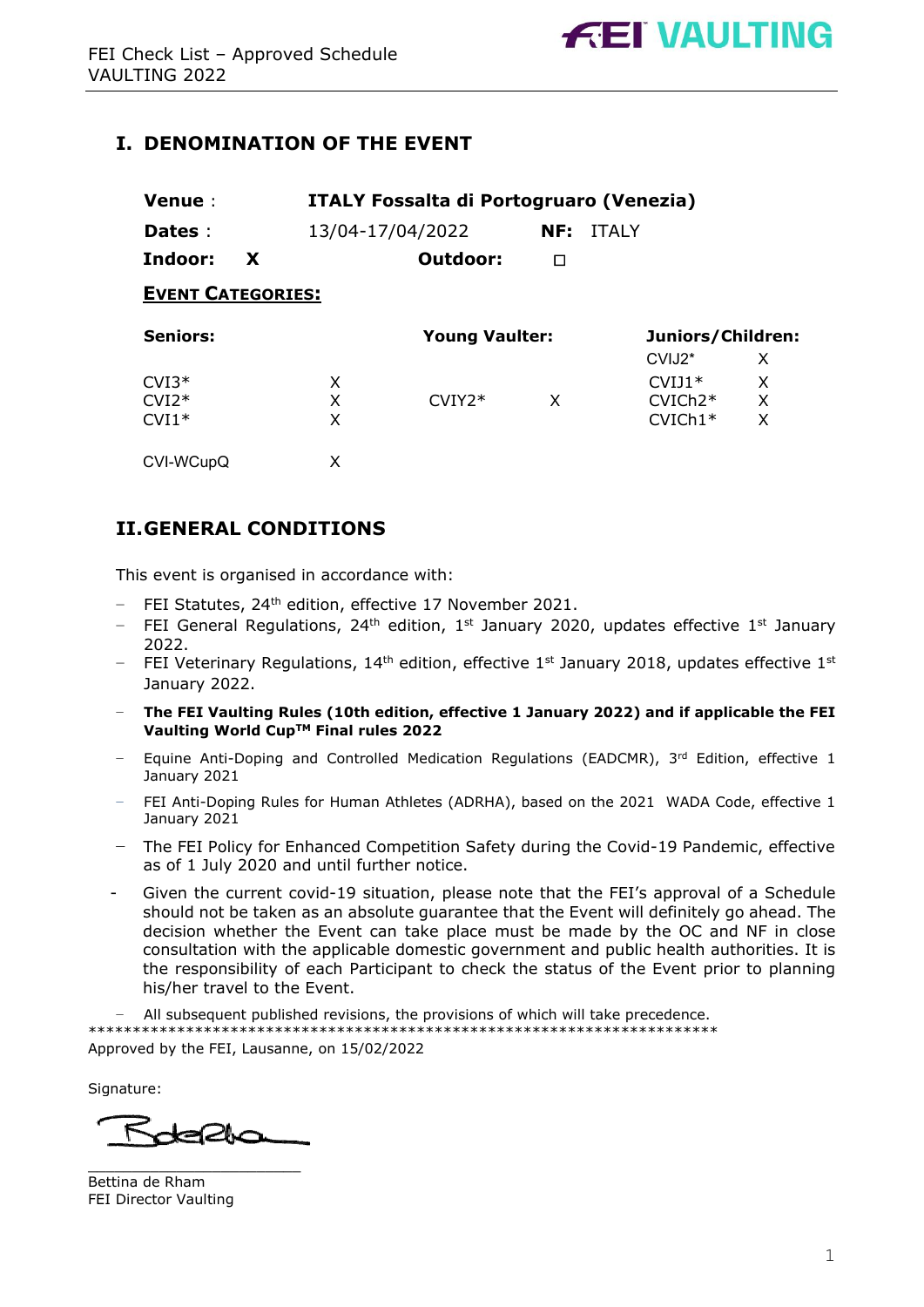#### **TABLE OF CONTENTS**

| Ι.       | <b>DENOMINATION OF THE EVENT</b>                                            | 1  |
|----------|-----------------------------------------------------------------------------|----|
| п.       | <b>GENERAL CONDITIONS</b>                                                   | 1  |
| ш.       | THE FEI CODE OF CONDUCT FOR THE WELFARE OF THE HORSE                        | 4  |
| IV.      | <b>GENERAL INFORMATION</b>                                                  | 5  |
| 7.       | ORGANISER                                                                   | 5  |
| 8.       | ORGANISING COMMITTEE                                                        | 5  |
| 9.       | EVENT DIRECTOR                                                              | 5  |
| ν.       | <b>OFFICIALS</b>                                                            | 6  |
| VI.      | <b>INVITATIONS</b>                                                          | 7  |
| 1.       | GENERAL                                                                     | 7  |
| VII.     | <b>ENTRIES</b>                                                              | 7  |
| 1.       | ENTRY DATES AND ENTRY FEES                                                  | 7  |
| 2.       | NO-SHOWS/LATE WITHDRAWALS:                                                  | 8  |
| з.       | ADDITIONAL FEES/CHARGES BY ORGANISING COMMITTEE:                            | 8  |
| VIII.    | TIMETABLE (TO BE PROVIDED PER CATEGORY/LEVEL IF MULTIPLE EVENTS)            | 10 |
| IX.      | <b>COMPETITION DETAIL</b>                                                   | 10 |
|          | APPLICABLE GOVERNMENT TAX TO BE DEDUCTED FROM PRIZE MONEY (SEE ALSO P. 25): | 11 |
| х.       | <b>FACILITIES OFFERED</b>                                                   | 11 |
| 1.       | ATHLETES                                                                    | 11 |
| 2.       | GROOMS                                                                      | 12 |
| XI.      | LOGISTICAL/ADMINISTRATIVE/TECHNICAL CONDITIONS                              | 12 |
| 1.       | DRAW                                                                        | 12 |
| 2.       |                                                                             | 12 |
| з.       | COMPETITION ARENA(S)                                                        | 12 |
|          | PRACTICE ARENA(S)<br><b>STABLES</b>                                         | 12 |
| 4.<br>5. |                                                                             | 12 |
|          | SCORING/TIMING PROVIDER                                                     |    |
| 6.       | OTHER TECHNOLOGY/SERVICE PROVIDER(S)                                        | 13 |
| 7.       | PRIZE GIVING CEREMONY                                                       | 13 |
| 8.       | ADVERTISING ON ATHLETES AND HORSES                                          | 13 |
| 9.       | TICKETING                                                                   | 13 |
| 10.      | BETTING                                                                     | 13 |
| 11.      | TRANSPORT REIMBURSMENT HORSES/PONIES                                        | 13 |
| 12.      | WELCOME                                                                     | 13 |
| 13.      | LOCAL TRANSPORTATION - ARRANGEMENTS FROM HOTEL TO SHOW GROUNDS              | 14 |
| 14.      | ENTRY RIGHT TO SHOWGROUNDS/ACCREDITED PERSONS                               | 14 |
| 15.      | LORRY / CARAVAN FACILITIES                                                  | 14 |
| 16.      | SUSTAINABILITY                                                              | 14 |
| XII.     | <b>VETERINARY MATTERS</b>                                                   | 14 |
| 1.       | <b>CUSTOMS FORMALITIES</b>                                                  | 14 |
| 2.       | HEALTH REQUIREMENTS                                                         | 14 |
| з.       | NATIONAL REQUIREMENTS                                                       | 15 |
| 4.       | PONIES                                                                      | 16 |
| 5.       | INJURY SURVEILLANCE                                                         | 16 |
| 6.       | TRANSPORT OF HORSES                                                         | 16 |
| 7.       | VENUE ARRIVAL INFORMATION & FITNESS TO COMPETE                              | 16 |
| 8.       | EQUINE ANTI-DOPING AND CONTROLLED MEDICATION PROGRAMME                      | 17 |
| XIII.    | <b>HUMAN ANTI-DOPING</b>                                                    | 18 |
| XIV.     | <b>ADDITIONAL INFORMATION</b>                                               | 18 |
| 1.       | THE FEI POLICY FOR ENHANCED COMPETITION SAFETY DURING THE COVID-19 PANDEMIC | 18 |
| 2.       | INSURANCES AND NATIONAL REQUIREMENTS                                        | 19 |
| 2        | PROTESTS/APPEALS                                                            | 20 |
| з        | <b>DISPUTES</b>                                                             | 20 |
| 4        | MODIFICATION TO SCHEDULE                                                    | 20 |
| 5        | ADDITIONAL INFORMATION FROM THE ORGANISER                                   | 20 |
| 6.       | PRIZE MONEY DISTRIBUTION (See Art. 127, 128)                                | 21 |
| XV.      | <b>ANNEXES</b>                                                              | 22 |
| 1.       | <b>RESULTS</b>                                                              | 22 |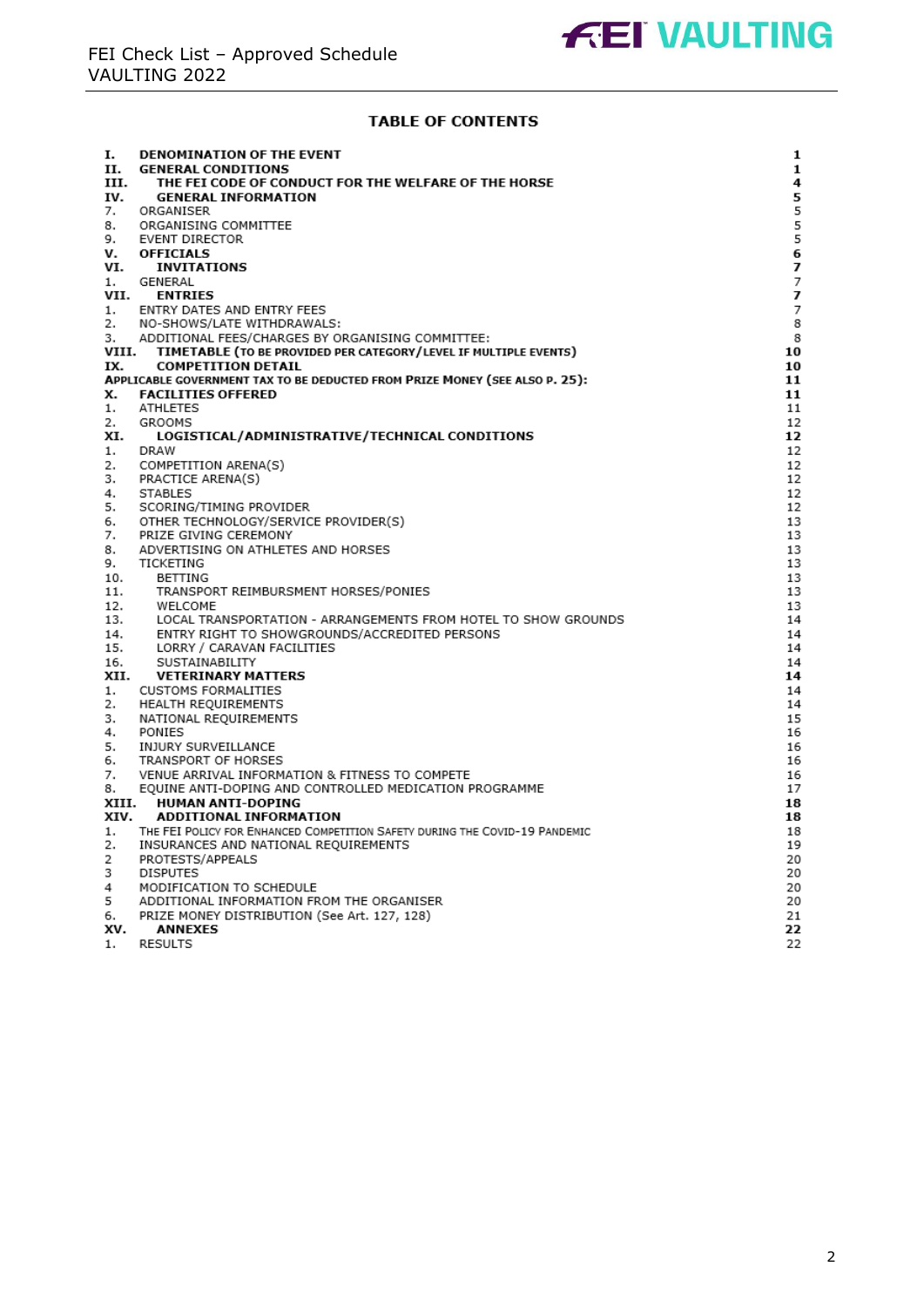

# **III. THE FEI CODE OF CONDUCT FOR THE WELFARE OF THE HORSE**

The Fédération Equestre Internationale (FEI) expects all those involved in international equestrian sport to adhere to the FEI's Code of Conduct and to acknowledge and accept that at all times the welfare of the horse must be paramount and must never be subordinated to competitive or commercial influences.

- 1. At all stages during the preparation and training of competition horses, welfare must take precedence over all other demands. This includes good horse management, training methods, farriery and tack, and transportation.
- 2. Horses and Athletes must be fit, competent and in good health before they are allowed to compete. This encompasses medication use, surgical procedures that threaten welfare or safety, pregnancy in mares and the misuse of aids.
- 3. Events must not prejudice horse welfare. This involves paying careful attention to the competition areas, ground surfaces, weather conditions, stabling, site safety and fitness of the horse for onward travel after the event.
- 4. Every effort must be made to ensure that horses receive proper attention after they have competed and that they are treated humanely when their competition careers are over. This covers proper veterinary care, competition injuries, euthanasia and retirement.
- 5. The FEI urges all involved with the sport to attain the highest levels of education in their areas of expertise.

The Long version of this Code can be obtained from the Fédération Equestre Internationale, HM King Hussein I Building, Chemin de la Joliette 8, 1006 Lausanne, Switzerland. Telephone: +41 21 310 47 47. The Code is available in English. The Code is also available on the FEI's website: http://inside.fei.org/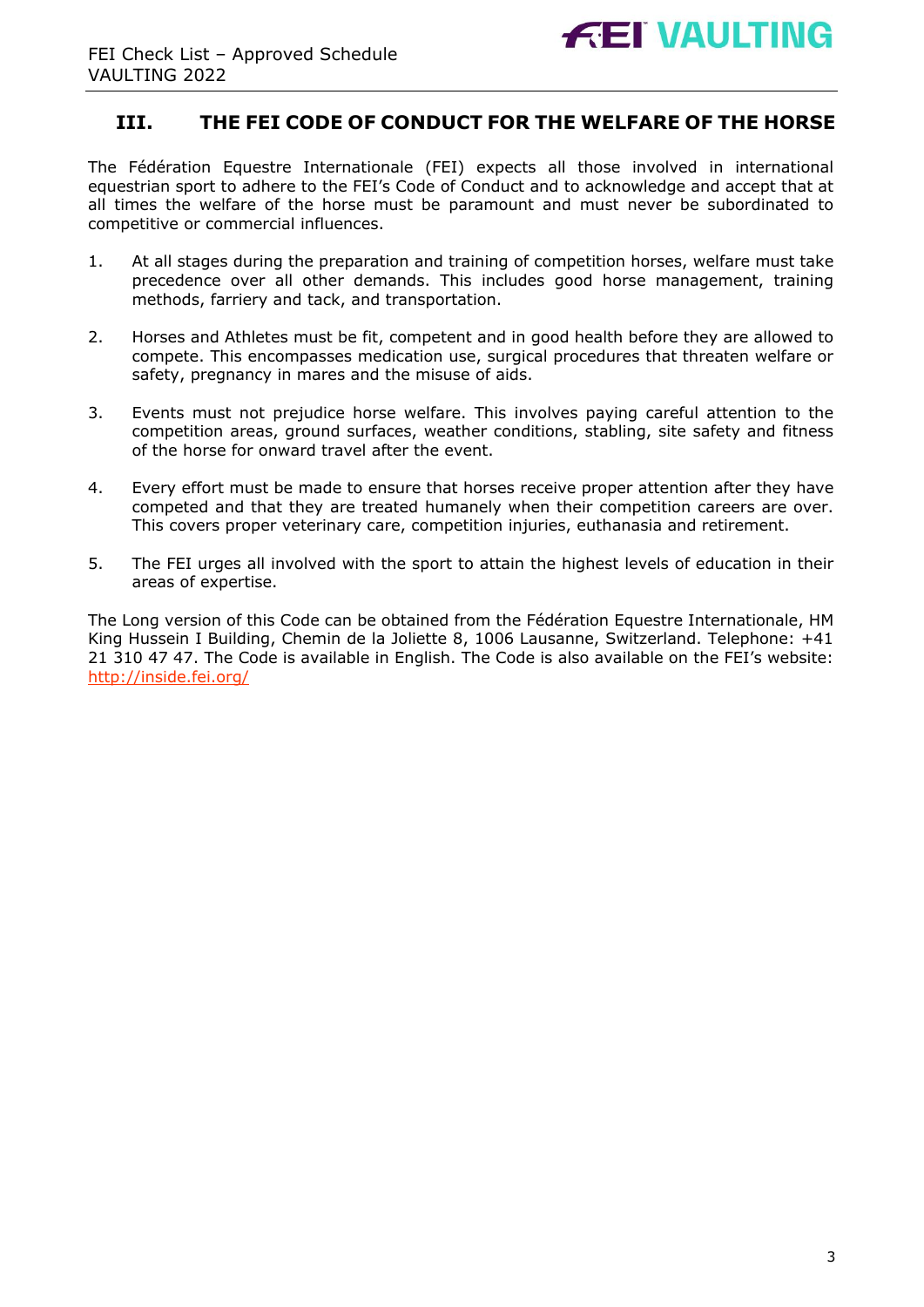

# **IV. GENERAL INFORMATION**

### **I. ORGANISER**

| Name:                                                                                                                                    | SCUDERIA EQUIPOLIS TIZIANA A.S.D.                         |  |  |
|------------------------------------------------------------------------------------------------------------------------------------------|-----------------------------------------------------------|--|--|
| Address:                                                                                                                                 | VIA MARTIN LUTHER KING 10 - 30025 FOSSALTA DI PORTOGRUARO |  |  |
| Telephone:                                                                                                                               | +39 0421 244053                                           |  |  |
| Fax:                                                                                                                                     | +39 0421 244053                                           |  |  |
| Email:                                                                                                                                   | cvi.italy@gmail.com                                       |  |  |
| Website:                                                                                                                                 |                                                           |  |  |
| <b>Contact Details Show Ground:</b>                                                                                                      |                                                           |  |  |
| Address:                                                                                                                                 | VIA MARTIN LUTHER KING 10 - 30025 FOSSALTA DI PORTOGRUARO |  |  |
| Telephone:                                                                                                                               | +39 0421 244053                                           |  |  |
| <b>GPS Coordinates:</b>                                                                                                                  | 45.777122, 12.915656                                      |  |  |
| Accessibility details (directions by road, nearest airport / train station):<br>Motorway A4 Venezia-Trieste. Motorway exit: Portogruaro. |                                                           |  |  |

Nearest airport: Venice (km. 70)

# **2. ORGANISING COMMITTEE**

| Honorary President:     |                                    |
|-------------------------|------------------------------------|
| President of the Event: | LUIGI FAVARO                       |
| Show Secretary:         | ALESSANDRA ZAVA - SILVANA ESPOSITO |
| Scoring/Results:        | ALESSANDRA ZAVA                    |
| Press Officer:          | SILVANA ESPOSITO                   |

### 3. **EVENT DIRECTOR**

| Name:      | LUIGI FAVARO                                              |
|------------|-----------------------------------------------------------|
| Address:   | VIA MARTIN LUTHER KING 10 - 30025 FOSSALTA DI PORTOGRUARO |
| Telephone: | +39 0421 244053                                           |
| Mobile:    |                                                           |
| Fax:       | +39 0421 244053                                           |
| Email:     | luigi.favaro57@gmail.com / equipolistiziana@gmail.com     |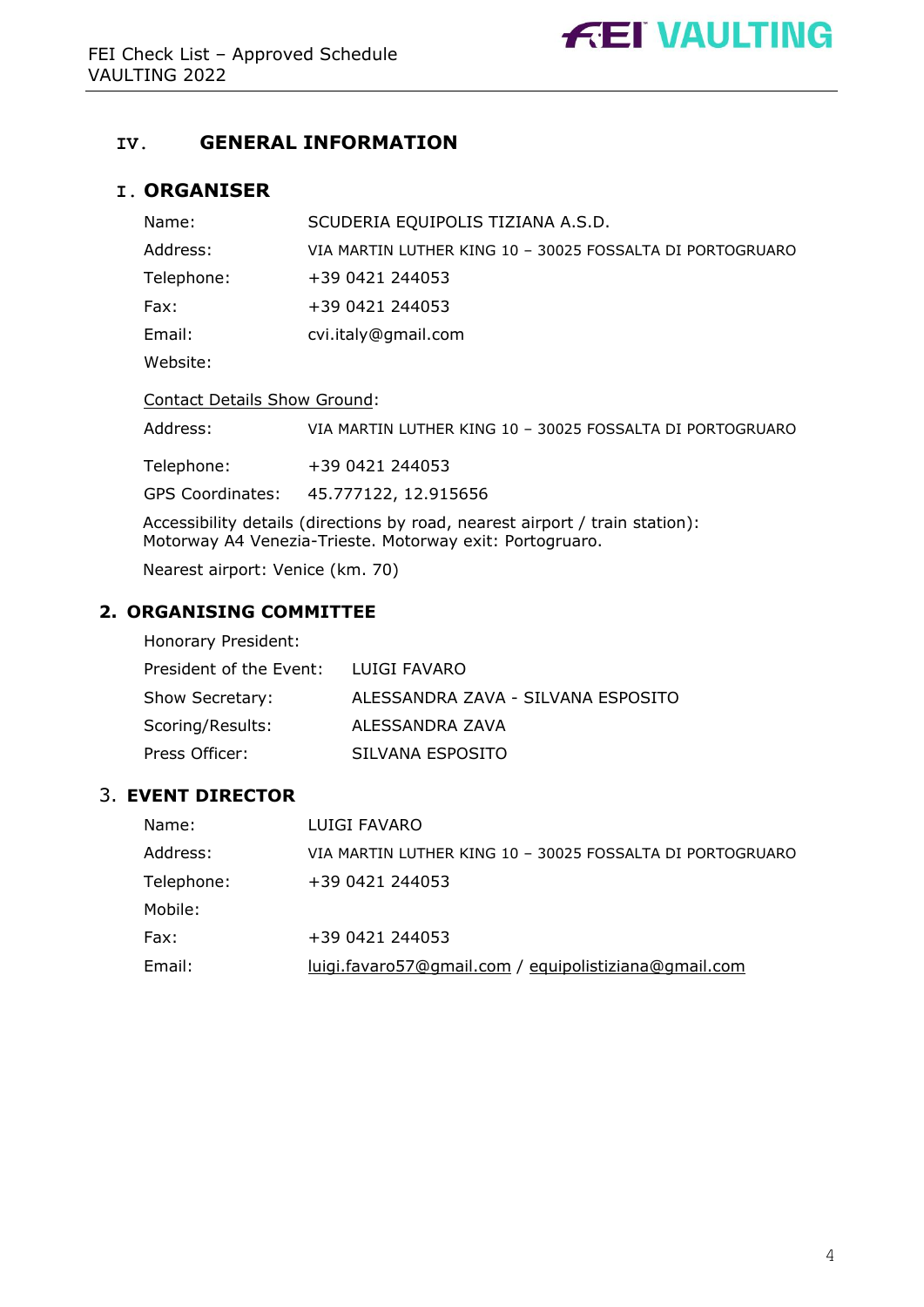

#### **V. OFFICIALS**

\* **Compulsory**

\* **Event ID: 2022\_CI\_0369**

**The Event code can be found in the FEI Database under the Event details in any category on the top right corner. In case there are several categories and officials are not the same, please complete an additional chart per category.**

| <b>Ref</b>              | <b>Panel</b>                                                 | <b>Competition</b> | <b>Function</b>                                                   | <b>FEI ID</b> | <b>Name</b>                                                      | <b>NF</b>  | <b>Level</b>   | Email/mobile<br>*compulsory  |
|-------------------------|--------------------------------------------------------------|--------------------|-------------------------------------------------------------------|---------------|------------------------------------------------------------------|------------|----------------|------------------------------|
|                         |                                                              |                    | Ground Jury President                                             | 10051057      | Gaby Benz                                                        | <b>ITA</b> | $\overline{4}$ | bice@gmx.at                  |
|                         |                                                              |                    | Ground Jury Member                                                | 10052946      | Doris Knotter                                                    | <b>AUT</b> | $\overline{4}$ |                              |
| 1                       | Ground Jury                                                  |                    | Ground Jury Member                                                | 10052938      | Craig Coburn                                                     | <b>USA</b> | $\overline{4}$ |                              |
|                         |                                                              |                    | Ground Jury Member                                                | 10042386      | Cynthia Danvers                                                  | <b>NED</b> | 3              |                              |
|                         |                                                              |                    | Ground Jury Member                                                | 10106385      | <b>Alexander Brooks</b>                                          | <b>FRA</b> | 2              |                              |
| $\overline{\mathbf{2}}$ | Foreign Judge                                                |                    | Foreign Judge                                                     | 10055349      | Rob De Bruin                                                     | <b>NED</b> | $\overline{4}$ | robdebruin@mail.com          |
| з                       | <b>Technical Delegate</b>                                    |                    | <b>Technical Delegate</b><br>(for Championships only)             |               |                                                                  |            |                |                              |
| 4                       | Chief Steward                                                |                    | Chief Steward                                                     | 10064216      | Michael Schreiber                                                | <b>AUT</b> | $\overline{4}$ | michael.schreiber@outlook.at |
| 5                       | <b>Assistant Stewards</b>                                    |                    | <b>Assistant Steward</b>                                          | 10116342      | Giulia Elena Amorena                                             | <b>ITA</b> | 2              |                              |
|                         |                                                              |                    | <b>Assistant Steward</b>                                          |               |                                                                  |            |                |                              |
|                         |                                                              |                    | <b>Assistant Steward</b>                                          |               |                                                                  |            |                |                              |
|                         |                                                              |                    | <b>Assistant Steward</b>                                          |               |                                                                  |            |                |                              |
| 6                       | FEI Veterinary<br>Delegate                                   |                    | FEI Veterinary Delegate                                           | 10051477      | Roberto Busetto                                                  | <b>ITA</b> | 3              | roberto.busetto@unipd.it     |
|                         | FEI Veterinary                                               |                    | Veterinary Commission President                                   |               |                                                                  |            |                |                              |
|                         | Delegate or<br>Veterinary                                    |                    | Assistant FEI Delegate                                            |               |                                                                  |            |                |                              |
| $\overline{\mathbf{z}}$ | Commission                                                   |                    | Assistant FEI Delegate                                            |               |                                                                  |            |                |                              |
|                         | <b>Veterinary Service</b>                                    |                    | Veterinary Service Manager                                        | 10094039      | Erika Rossetto                                                   | <b>ITA</b> | PTV            | erikvet@gmail.com            |
| 8                       | Manager (VSM)<br>Treating Veterinarian<br>(VR Art 1103/1105) |                    | FEI Permitted Treating Veterinarian<br>(one for every 200 horses) | 10094039      | Erika Rossetto                                                   | <b>ITA</b> | <b>PTV</b>     | erikvet@gmail.com            |
| 9                       | Medical Doctor <sup>9</sup>                                  |                    |                                                                   |               | Ambulance Service on site<br>during training and<br>competitions |            |                | +39 042156015                |
| 10                      | Farrier                                                      |                    |                                                                   |               | Luca Busnello                                                    |            |                | +39 3357019737               |
| 11                      | NF Delegate                                                  |                    | NF Delegate (if applicable)                                       |               |                                                                  |            |                |                              |

\* Please note that the schedule has been approved under the provision that all appointed Officials have successfully passed the on-line FEI Competency Evaluation Test.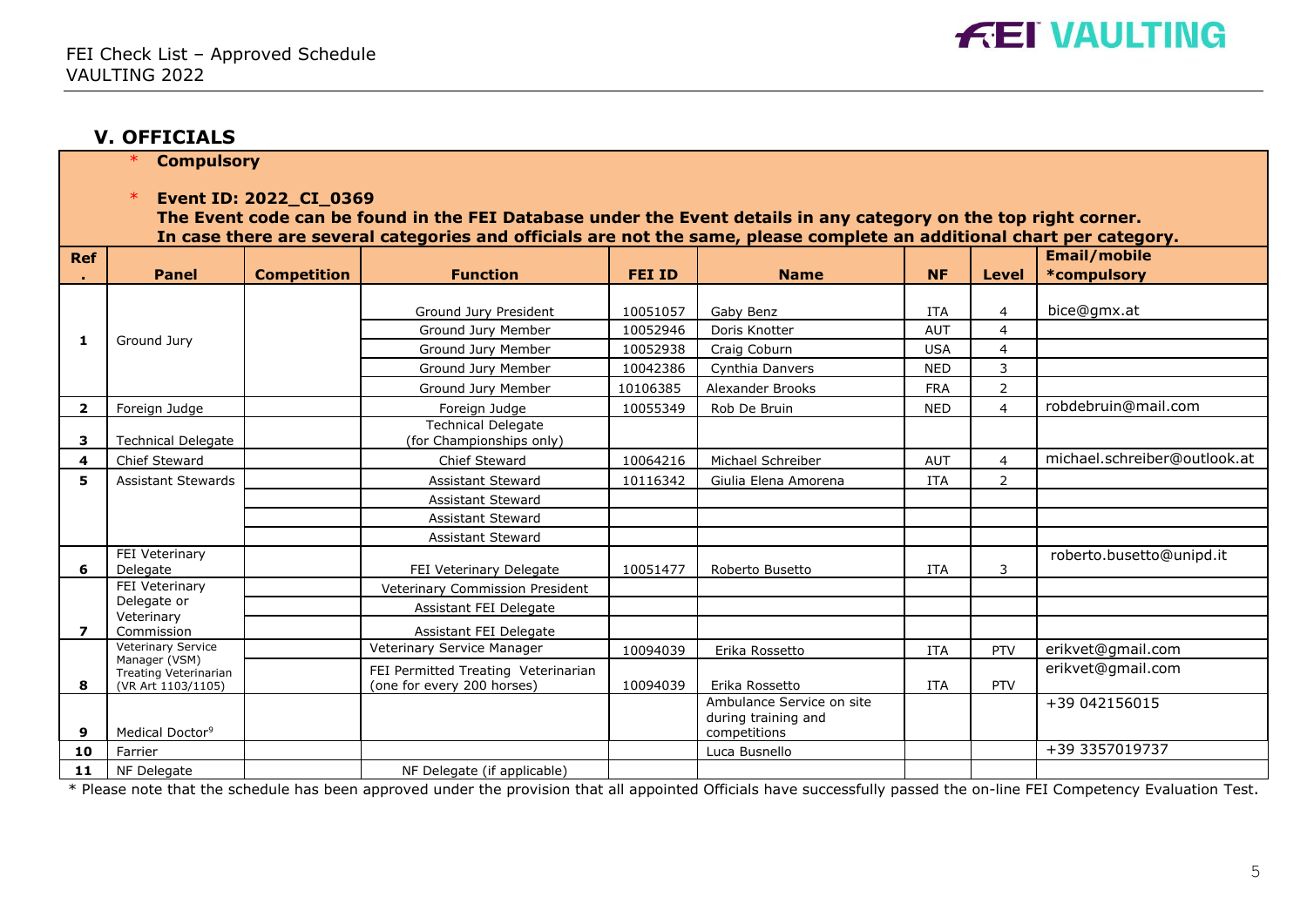

# **VI. INVITATIONS**

#### 1. **GENERAL**

#### **CVIs/CVIO and Championships –** Article 701.9

| NFs invited                                                      | <b>UNLIMITED</b>                     |
|------------------------------------------------------------------|--------------------------------------|
| (mandatory for CVI3*/CVIO4* and<br>Regional                      |                                      |
| Championships)                                                   |                                      |
| Number of Attendants per NF                                      | <b>1 CHEF D'EQUIPE</b>               |
| Number of Grooms per NF                                          | per individual/squad<br>$\mathbf{1}$ |
|                                                                  | /Pas-de-Deux                         |
| <b>Number of athletes per NF</b>                                 |                                      |
| <b>Individual</b>                                                |                                      |
| Individual Female - Senior                                       | <b>WITHOUT LIMITS</b>                |
| Individual Female - Young Vaulter<br>$\overline{\phantom{a}}$    | <b>WITHOUT LIMITS</b>                |
| Individual Female - Junior 1*                                    | 15/HOST NATION UNLIMITED             |
| Individual Female - Junior $2^*$<br>$\overline{\phantom{a}}$     | 20/HOST NATION UNLIMITED             |
| Individual Female - Children 1*<br>$\blacksquare$                | 10/HOST NATION UNLIMITED             |
| Individual Female - Children 2*                                  | 10/HOST NATION UNLIMITED             |
| Individual Male - Senior<br>$\overline{\phantom{a}}$             | <b>WITHOUT LIMITS</b>                |
| Individual Male - Young Vaulter<br>$\overline{\phantom{a}}$      | <b>WITHOUT LIMITS</b>                |
| Individual Male - Junior $1*$ and $2*$                           | <b>WITHOUT LIMITS</b>                |
| Individual Male - Children 1* and 2*<br>$\overline{\phantom{a}}$ | <b>WITHOUT LIMITS</b>                |
| <b>Squad</b>                                                     |                                      |
| Squad Senior                                                     | <b>WITHOUT LIMITS</b>                |
| Squad Junior                                                     | <b>WITHOUT LIMITS</b>                |
| <b>Pas-de-Deux</b>                                               |                                      |
| Pas-de-Deux Senior                                               | <b>WITHOUT LIMITS</b>                |
| Pas-de-Deux Junior 1*                                            | 3/HOST NATION UNLIMITED              |
| Pas-de-Deux Junior 2*                                            | 5/HOST NATION UNLIMITED              |

#### **Athletes are invited by the Organiser through their National Federation**

## **VII. ENTRIES**

#### **All Athletes & Horses participating in any International competition must be registered with the FEI.**

Athletes wishing to compete in an International Event must be provided with a confirmation signed by their NF. (Athletes must be entered for International competitions by their NF). Organising Committees may not accept any other entries.

#### **IMPORTANT - Entry forms must include the following information on:**

**Horse:** • name • date of birth • breed • country of birth • stud-book initials • (FEI) Passport number/FEI ID • colour • sex • name(s) of owner(s) **Athlete:** • name • gender • date of birth • FEI ID number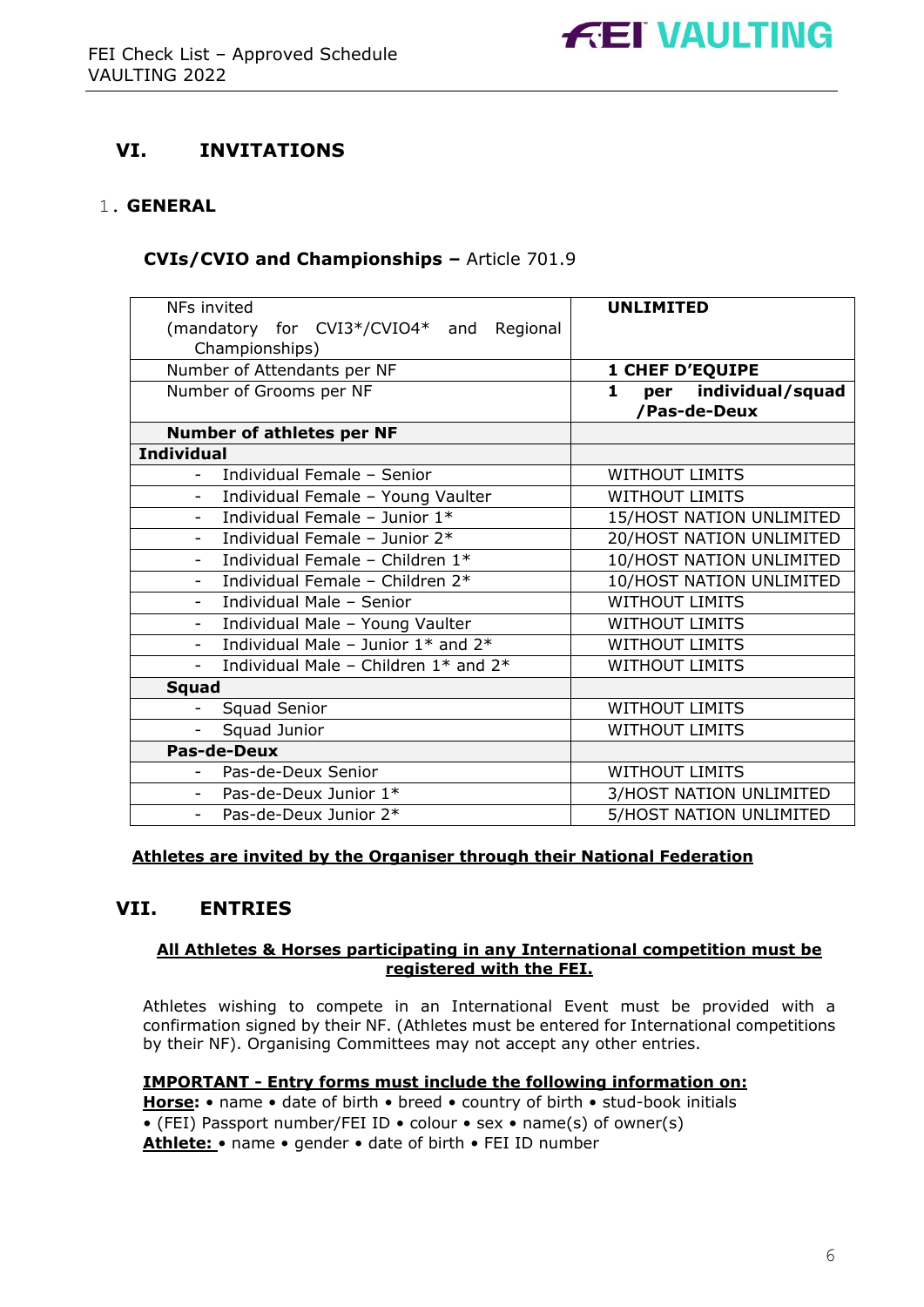## 1. **ENTRY DATES AND ENTRY FEES**

#### **Deadlines for Entries**

Entries have to be in accordance with article 705 & 707 of the FEI Vaulting Rules.

#### **Deadlines for Entries:**

| <b>Nominated entries:</b> (For Championships and Games only)                                         |  |            |  |  |
|------------------------------------------------------------------------------------------------------|--|------------|--|--|
| <b>Definite entries:</b>                                                                             |  | 25/03/2022 |  |  |
| <b>Last date for substitutions:</b> (one hour prior the Horse Inspection)                            |  | 13/04/2022 |  |  |
|                                                                                                      |  |            |  |  |
| Entry fee per Individual vaulter:                                                                    |  |            |  |  |
| Euro 90<br>Entry fee per Pas-de-Deux:                                                                |  |            |  |  |
| Euro 140<br>Entry fee per Squad:                                                                     |  |            |  |  |
| Euro $150 -$ Tack box Euro $150$<br>Stabling fee per horse:                                          |  |            |  |  |
| <b>PAYMENT AT SHOW OFFICE IN CASH</b><br>Details entry procedure fee / Payment:<br><b>AT ARRIVAL</b> |  |            |  |  |
| Entries have to be sent to: cvi.italy@gmail.com                                                      |  |            |  |  |
| <b>MUSIC ONLY USB OR BY EMAIL - NO CD</b>                                                            |  |            |  |  |

#### 2. **NO-SHOWS/LATE WITHDRAWALS:**

**NB**: In the case of withdrawals after the date of definite entries or no-shows the athlete or the respective NF will be held liable to reimburse the OC for the actual financial loss incurred by the OC (i.e. stabling and hotel expenses) as a result of the late withdrawal or no-show.

#### **Refund procedure:**

**Withdrawals after 11/04/2022 or no show Euro 150,00 per horse** 

## 3. **ADDITIONAL FEES/CHARGES BY ORGANISING COMMITTEE:**

All additional fees must be listed hereunder with the details of the amounts to be charged and approved by the FEI. Only fees approved by the FEI and listed in the approved schedule can be charged by the OC.

EADCMP Fee: Included in entry fee ☐Not included in entry fee **X**

**Lower Level Events (CIMs) CHF 18 per horse per event** (For definition of CIMs see Appendix E of the FEI General Regulations) **Higher Level Events CHF 25 per horse per event** (All other events not defined as CIMs)

| Electricity (upon request): | Euro 40 from 13/04 to 17/04/2022    |
|-----------------------------|-------------------------------------|
| Manure disposal             | Euro 20                             |
| Hay                         | Euro 10 per bale                    |
| <b>Straw</b>                | Euro 10 per bale                    |
| <b>Shavings</b>             | Euro 10 per bale                    |
| Other (please specify):     | Euro 40 per document (health paper) |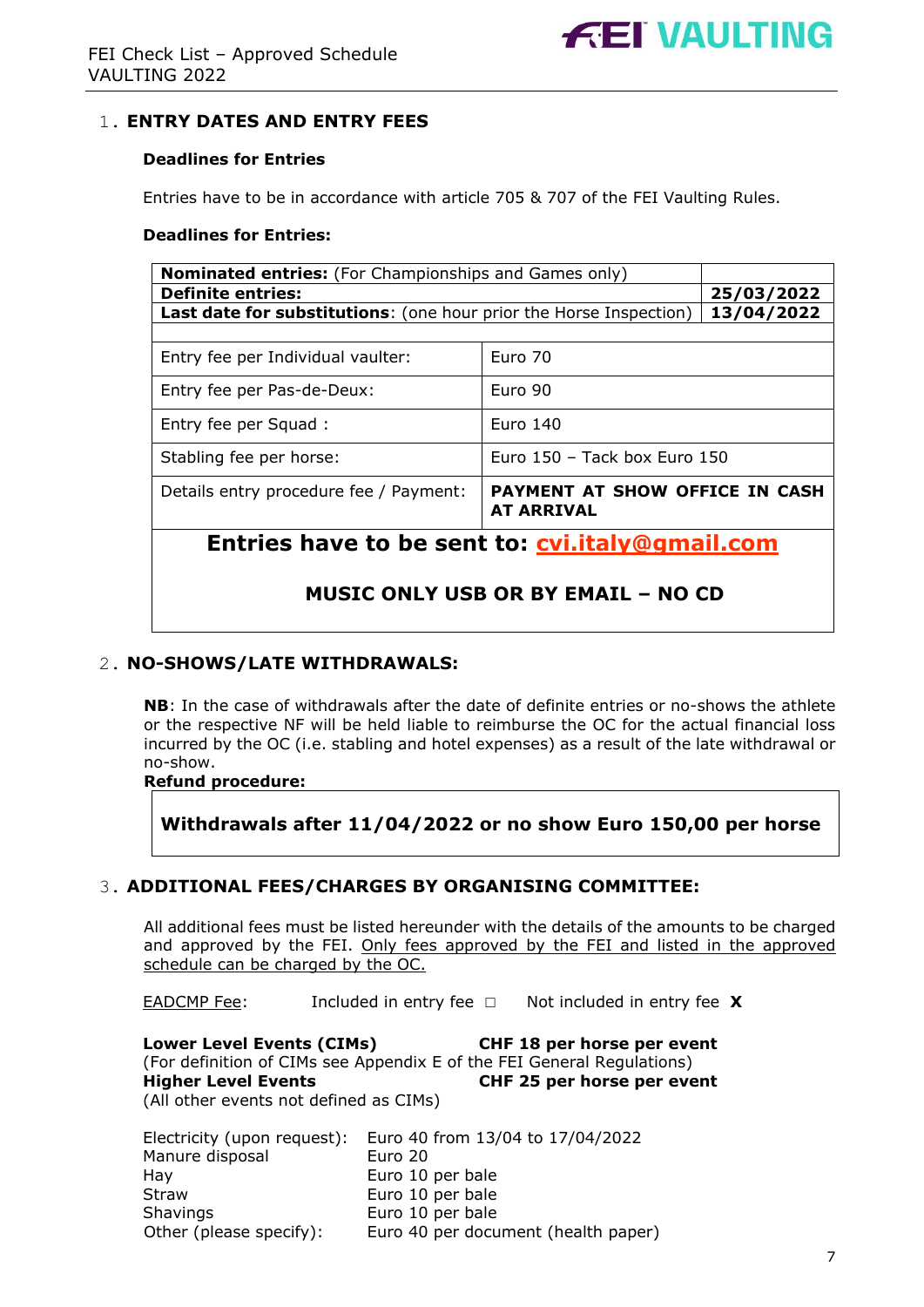

#### Lorry/Caravan:

| Power supply: | provided by the $OC \square$ Not provided by the OC x Price: Euro 40                |  |
|---------------|-------------------------------------------------------------------------------------|--|
| Water supply: | provided by the OC $\Box$ Not provided by the OC $\Box$ Price:                      |  |
|               | Sanitary facilities: provided by the OC $\Box$ Not provided by the OC $\Box$ Price: |  |
|               | Catering facilities: provided by the OC $\Box$ Not provided by the OC $\Box$ Price: |  |

# **All aforementioned amounts are including VAT**

| VAT number of the Organiser | C.F. 92033560274 |
|-----------------------------|------------------|
|-----------------------------|------------------|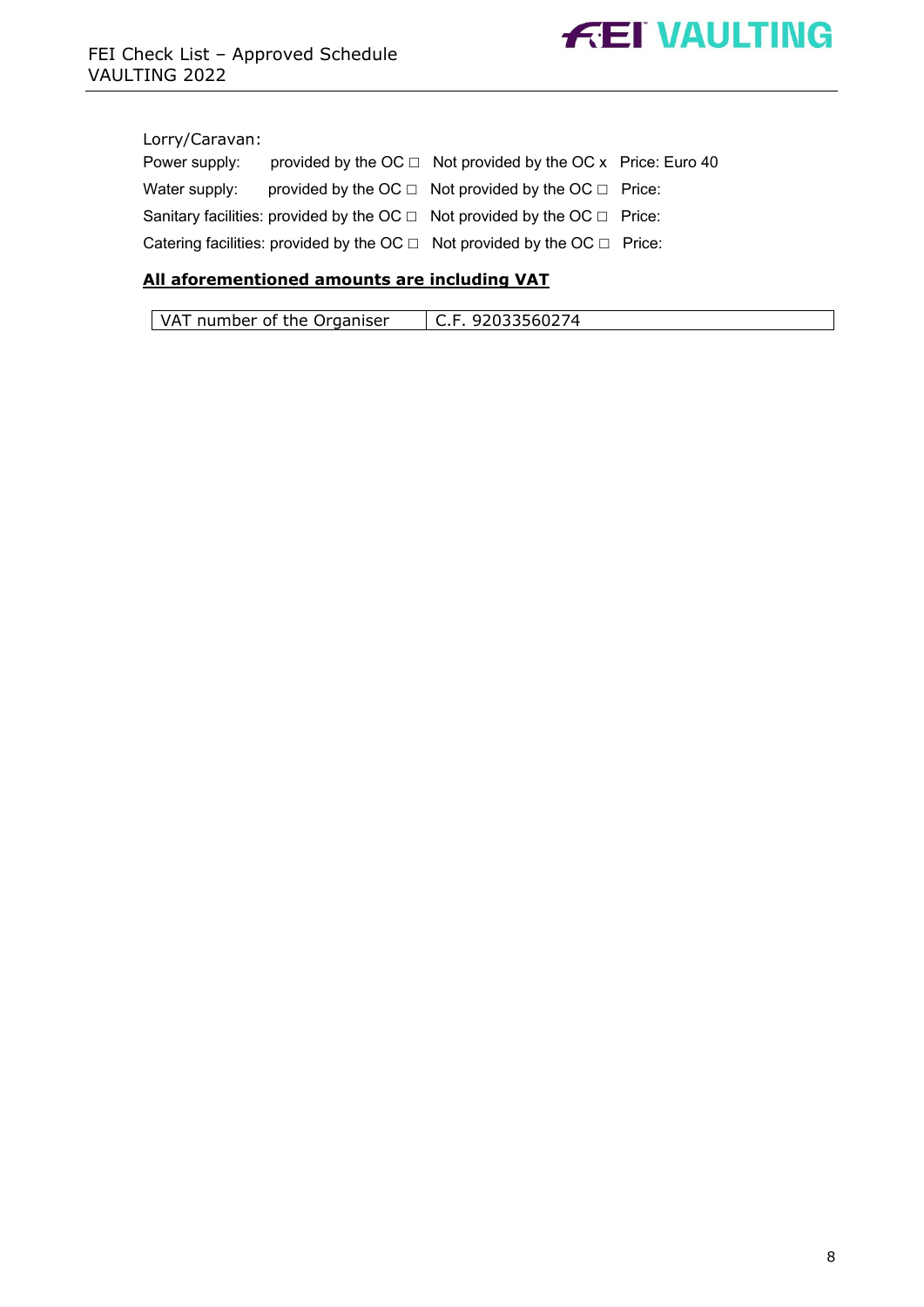

# **VIII. TIMETABLE** (to be provided per category/level if multiple events)

|                                                                                                                                                                                            | Dav       | Date               | Time              |
|--------------------------------------------------------------------------------------------------------------------------------------------------------------------------------------------|-----------|--------------------|-------------------|
| Opening of stables                                                                                                                                                                         | Tuesday   | 12/04/2022         | $8.00$ am         |
| 1 <sup>st</sup> Horse Inspection: All horses taking part at this event<br>must be present during the first horse inspection, unless<br>unable to do so due to "force majeure" -            | Wednesday | 13/04/2022         | $6.00 \text{ pm}$ |
| Before the first Competition or official training whichever is<br>the earliest (and in principle not more than 24 hours before<br>either of them) - Article 722 of the FEI Vaulting Rules. |           |                    |                   |
| d'Equipes<br>Meeting<br>Chef<br>(CVIO<br>&<br>Championships)                                                                                                                               | Thursday  | 14/04/2022 8.30 am |                   |

# **TYPE OF COMPETITIONS**

Please specify the types of competitions schedule:

| $\sim$ | <b>Squad Competitions</b>      |   |
|--------|--------------------------------|---|
| $\sim$ | <b>Individual Competitions</b> | X |
| $\sim$ | Pas-de-Deux Competitions       |   |

# **IX. COMPETITION DETAIL**

#### **Competitions must not start before 8:00 and should not finish after 23:00, unless prior approval is granted by the FEI.**

**CVI 1\*** NO Squad Competitions. Individuals and Pas de Deux only one round.

**CVI 2\*** Individuals competitions Senior, Junior and Children: in the 2nd round, 50% of the best placed vaulters of the 1st round, but max. 15 vaulters and min. 5 vaulters are eligible to compete. Individual 2\* Young Vaulters: 1 round only, consisting in 3 Tests: Compulsories Test 2, Young Vaulter Tech Test, Individual Free Test.

**CVI 2\* 3\*** All Pas de Deux and all Squads are eligible to compete in the 2nd round. The starting order in the second round will be in the reverse order of the results of the first round.

**CVI 3\*** individual competition: Format A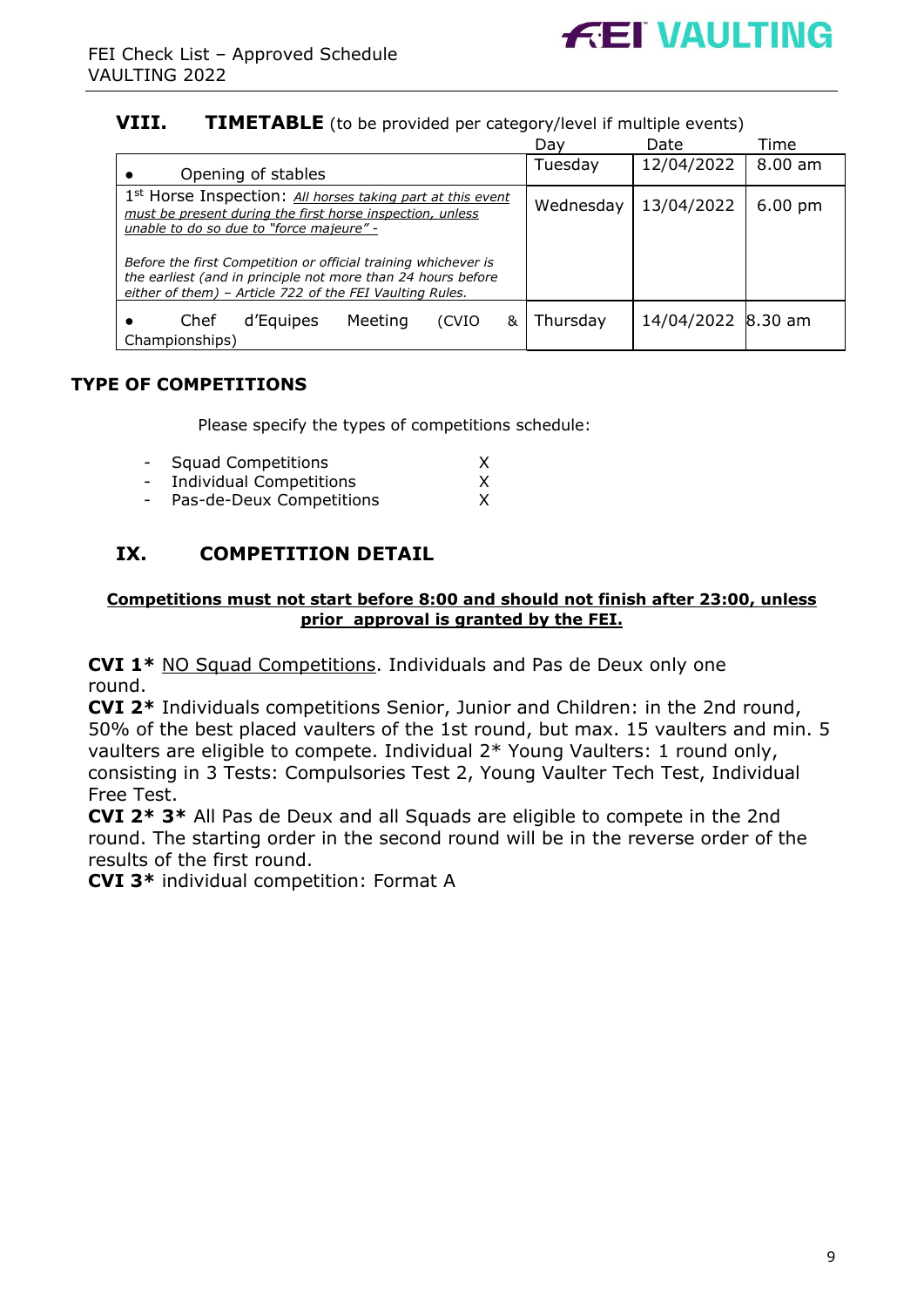# **TIME TABLE:**

# **Day 1: Thursday 14/04/2022**

Starting time: 11:00

- CVI1\* / CVIJ1\* :PdD Compulsory -approx 11.30 CVI1\* / CVIJ1\*/ CVICh1\*: Individual Female/Male Compulsory -approx 13.30 CVI2\* / CVIJ2\*: Squad 1st. Round, Compulsory -approx 14.30 CVI1\* / CVIJ1\*: PdD Free Test -approx 15.30 CVI3\*: Squad 1st Round, Compulsory

# **Day 2: Friday 15/04/2022**

Starting time: 9:00

- CVI1\* / CVIJ1\*/ CVICh1\*: Individual Female/Male Free Test *Prizegiving CVI1\* after the competition* -approx 11.30 CVIJ2\*: PdD 1st Round, Free Test -approx 12.00 CVI2\* / CVIJ2\* / CVICh2\*:Individual Female/Male, 1st Round, **Compulsory** -approx 14.30 CVIYV2\*: Individual Female/Male, Compulsory -approx 15.30 CVI3\*: Individual Female/Male, Compulsory

# **Day 3: Saturday 16/04/2022**

Starting time: 8:30

- CVI2\* / CVIJ2\* / CVICh2\*:Individual Female/Male, 1st Round, Free Test -approx 11.00 CVI 3\*: Squad 1st Round, Free Test -approx 12.00 CVI2\* / CVIJ2\*: Squad 1st. Round, Free Test -approx 14.00 CVI3\*: Individual Female/Male, Technical Test -approx 15.30 CVIYV2\*: Individual Female/Male, Technical Test -approx 16.30 CVI2\*/CVI3\*: PdD 1st Round, Free Test -approx 17.30 CVIJ2\*: PdD 2nd Round, Free Test

# **Day 4: Sunday 17/04/2022**

Starting time: 8:30

- CVI2\* / CVI3\*: PdD 2nd Round, Free Test -approx 9.30 CVI2\* / CVIJ2\*/CVICh2\*:Individual Female/Male, 2nd Round, Free Test -approx 11.00 CVI3\*/CVIYV2\*: Individual Female/Male, Free Test -approx 13.00 CVI2\* / CVIJ2\*: Squad 2nd Round, Free Test -approx 14.00 CVI 3\*: Squad 2nd Round Free Test

# *Prize giving h.16:00*

**Timetable is provisional** and may be modified. Final timetable will be published after draw.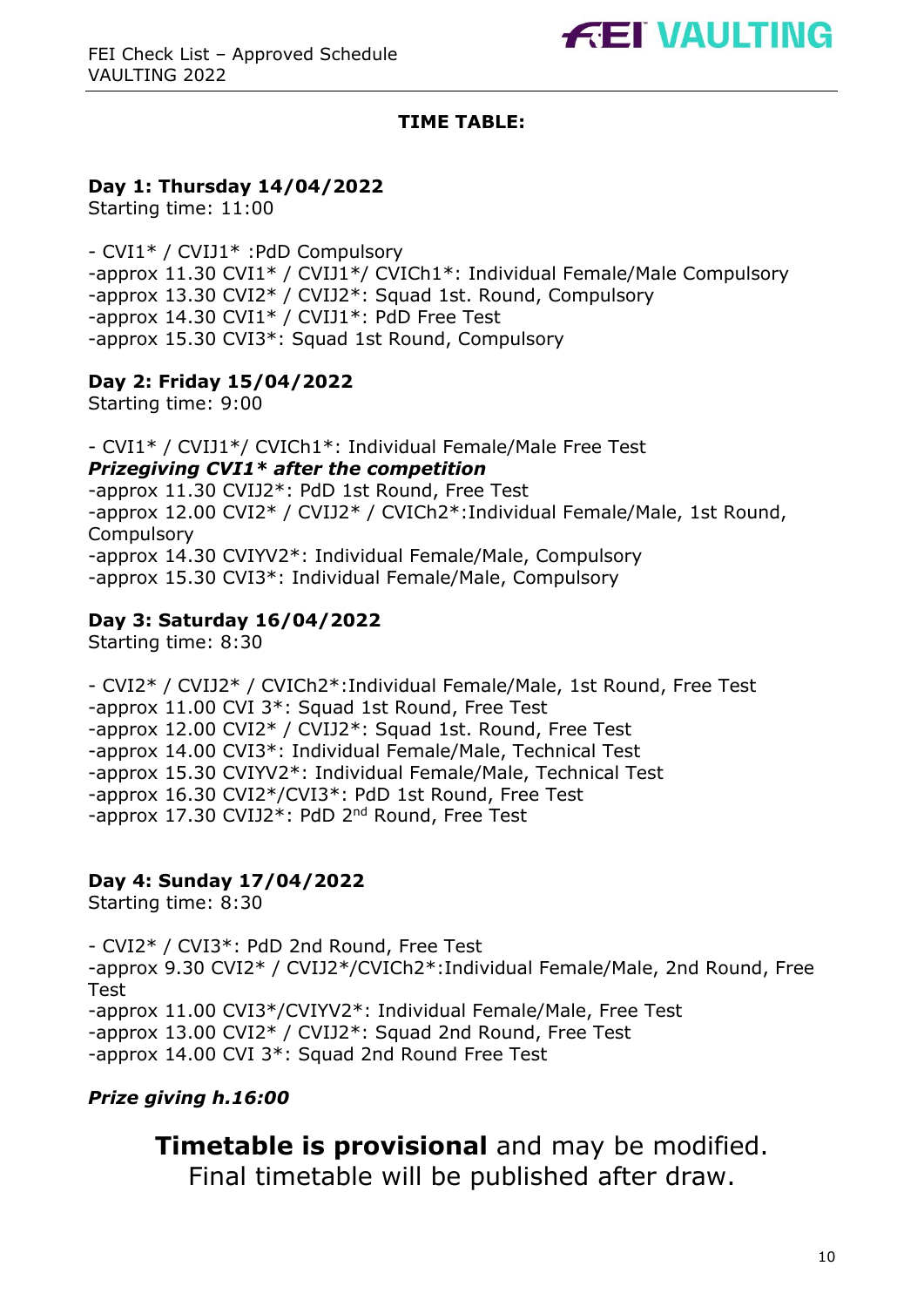

#### **Applicable government tax to be deducted from Prize Money (see also p. 25): %**

## **GENERAL CLASSIFICATION AT THE END OF THE COMPETITIONS**

Leading athlete award – none Best foreign athlete - none Best home athlete – none Team awards – none

# **PRIZE - CLASSIFICATION**

N/A

# **X. FACILITIES OFFERED**

#### 1. **ATHLETES**

**Accommodation**  Hotel: **HOTEL BELLA VENEZIA**  Latisana (UD) Tel. +39 0431 59860 www.hotelbellavenezia.it

#### **HOTEL IL CIGNO**

Latisana (UD) Tel. +39 0431 59112 www.hotelcigno.it

#### **AGRITURISMO PRA' GRANDE**

Fossalta di Portogruaro (VE) Tel. +39 0 421 244156

At the expense of: The Organiser  $\Box$  or Athletes x

Accommodated (bed and breakfast) from to

#### **Meals**

At the expense of: The Organiser  $□$  or Athletes x Meals provided from to

#### 4. **GROOMS**

#### **Accommodation**

Requests for accommodation must be sent with entries. Accommodation will be at the cost of: Organiser  $□$  Athletes x from to

#### **Meals**

At the expense of: The Organiser  $□$  or Athletes x Meals provided from to

**NB**. If applicable, Organiser must provide proper sanitary conditions. The showering facilities should be sufficient for both male and female grooms with hot and cold water. Shower facilities as well as restrooms should at all times be in a state of cleanliness.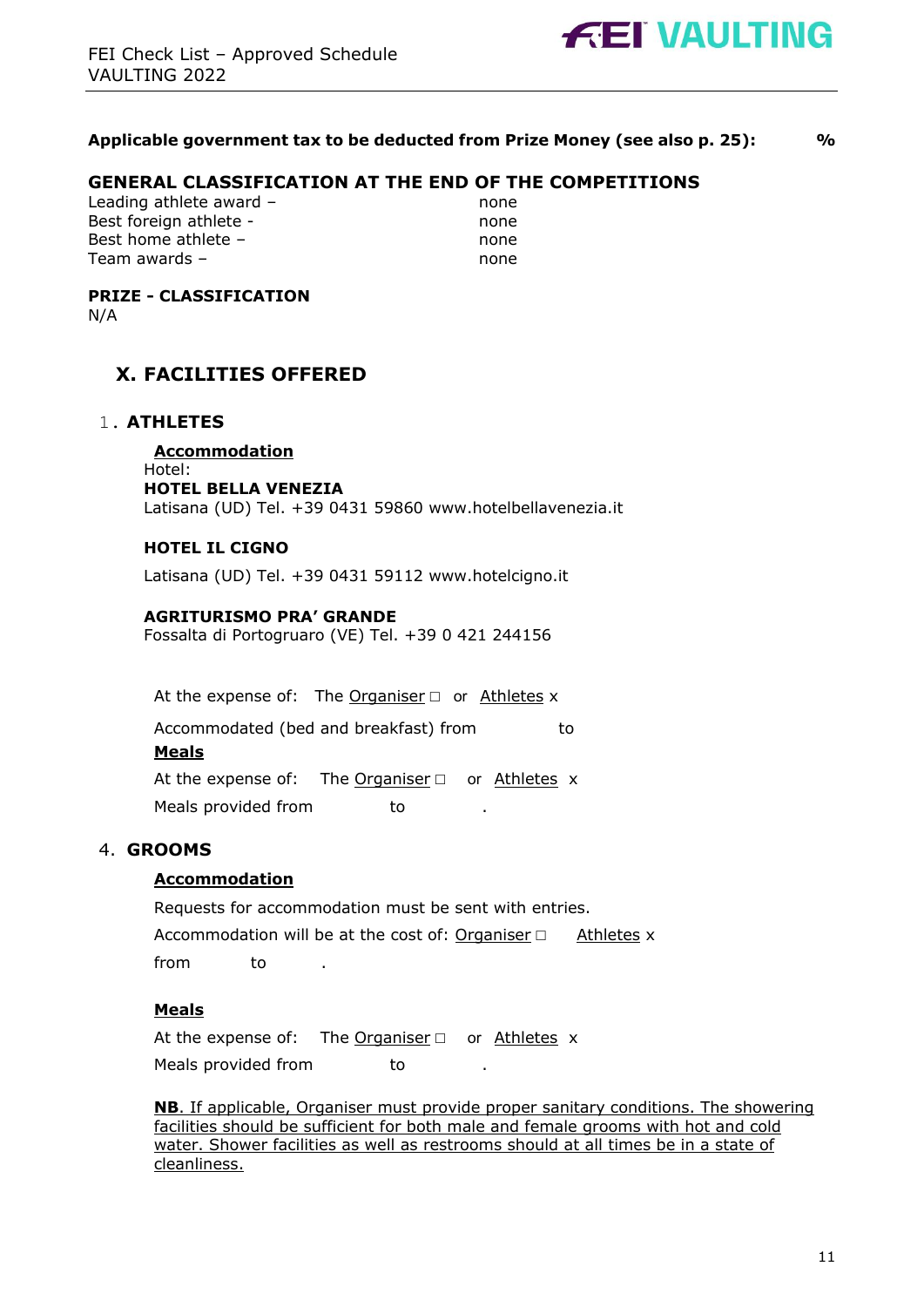

# **XI. LOGISTICAL/ADMINISTRATIVE/TECHNICAL CONDITIONS**

# 1. **DRAW**

Time, date and location: Thursday 14/04/2022 h. 8.30 am

# 5. **COMPETITION ARENA(S)**

Dimensions: 25 m.diameter

Type of Footing : sand

# 6. **PRACTICE ARENA(S)**

Dimensions: 25 m. diameter Type of Footing : sand

# 7. **STABLES**

Size of boxes 3 m x 3 m (at least 3m x 3m) an adequate number of stables must be at least 4m x 3m to accommodate the larger Horses.

# 8. **SCORING/TIMING PROVIDER**

Will you use a FEI Certified Service Provider to manage the scoring and timing at your Event? The list of certified Service Providers is available here: https://inside.fei.org/fei/your-role/it-services/it-providers/list.

No x Name of the Company: VAULTING RESULTS

Contact person at Event Name: Alessandra Zava FEI ID 10101583 Contact email: cvi.italy@gmail.com

## 9. **OTHER TECHNOLOGY/SERVICE PROVIDER(S)**

Will you use other technology/service provider(s) at your Event?

(i.e.: Accreditations, Stable Management, Camera system, Sensors, etc…)

No x

## 10. **PRIZE GIVING CEREMONY**

The number of athletes required to present themselves for the prize-giving ceremony of each competition is 10.

All Prize Giving Ceremonies must strictly follow the **Covid-19 guidelines for Prize giving protocols and media activities**.

## 11.**ADVERTISING ON ATHLETES AND HORSES**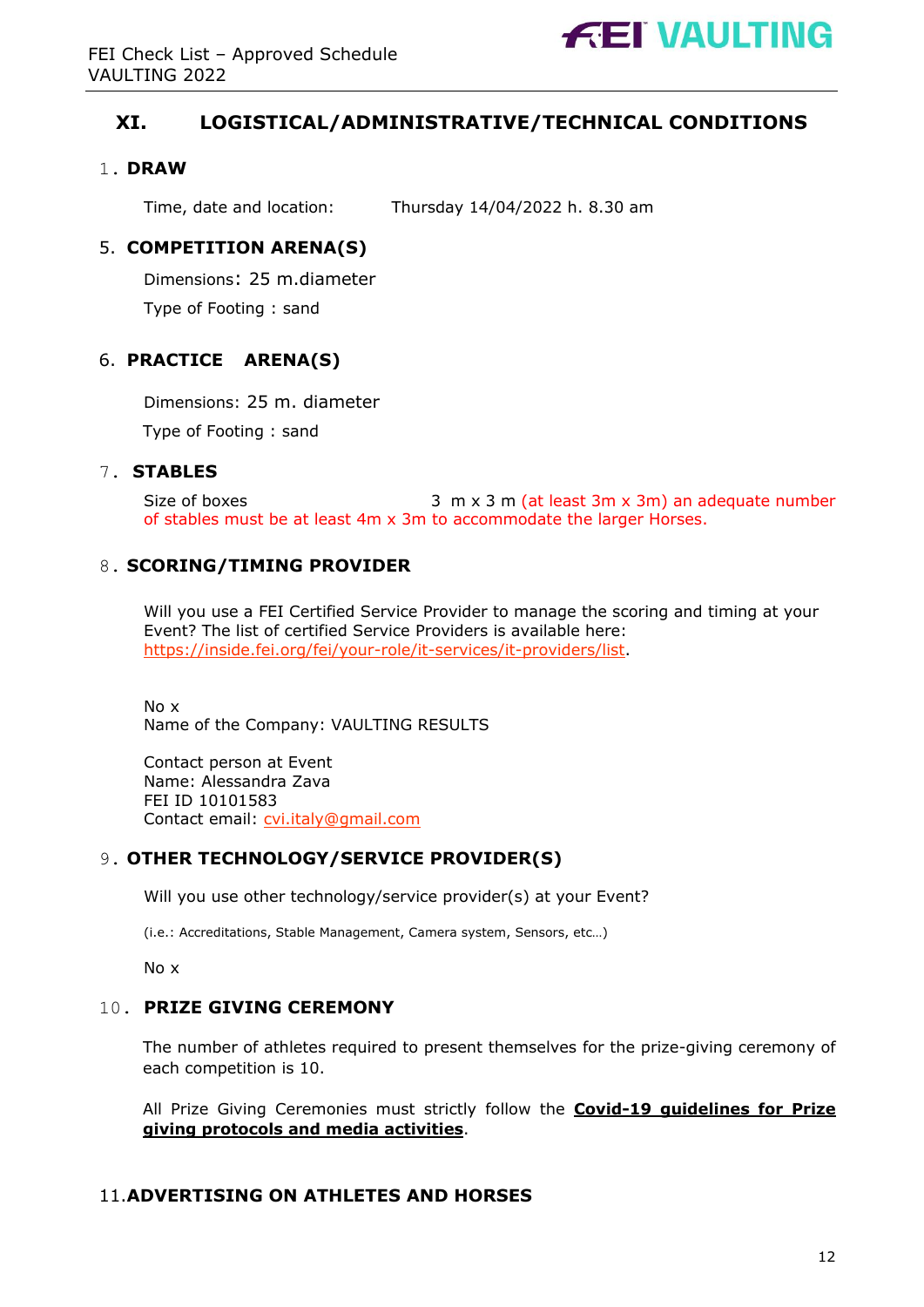

X Authorised ◯ Not authorised

The Chief Steward will check that the advertising on athletes and horses complies with these Articles.

#### 12.**TICKETING**

Are you selling ticket for spectator to attend your event: Yes  $\Box$  No x Name of your ticketing provider: Web address to buy ticket:

#### 13. **BETTING**

Betting will be authorised by the Organiser: Yes  $\Box$  No x

#### 14. **TRANSPORT REIMBURSMENT HORSES/PONIES**

Transport expenses to be paid by:

The Organiser  $□$  at per km.

The Athlete x

#### 15. **WELCOME**

The time and date of arrival of athletes, horses and their means of transport must be given to the Organiser in order to facilitate their arrival.

#### 16. **LOCAL TRANSPORTATION - ARRANGEMENTS FROM HOTEL TO SHOW GROUNDS**

Walking distance **□** 

Organiser Shuttle Service □

Public Transport  $□$  to be paid by the Organiser  $□$  / the Athlete x

If paid by Athlete approximate cost per round trip: Other:

#### 2. **ENTRY RIGHT TO SHOWGROUNDS/ACCREDITED PERSONS**

Entry right to the stable area according to FEI Veterinary Regulations Articles 1008-1009

NUMBER OF ACCREDITED PERSONS:

| Athlete:     | 1        |  |
|--------------|----------|--|
| Partner:     | 1        |  |
| Groom:       | 1        |  |
| Horse Owner: | <u>່</u> |  |

Horse Owner: 2 two (2) accreditations per horse acc. to FEI-Passport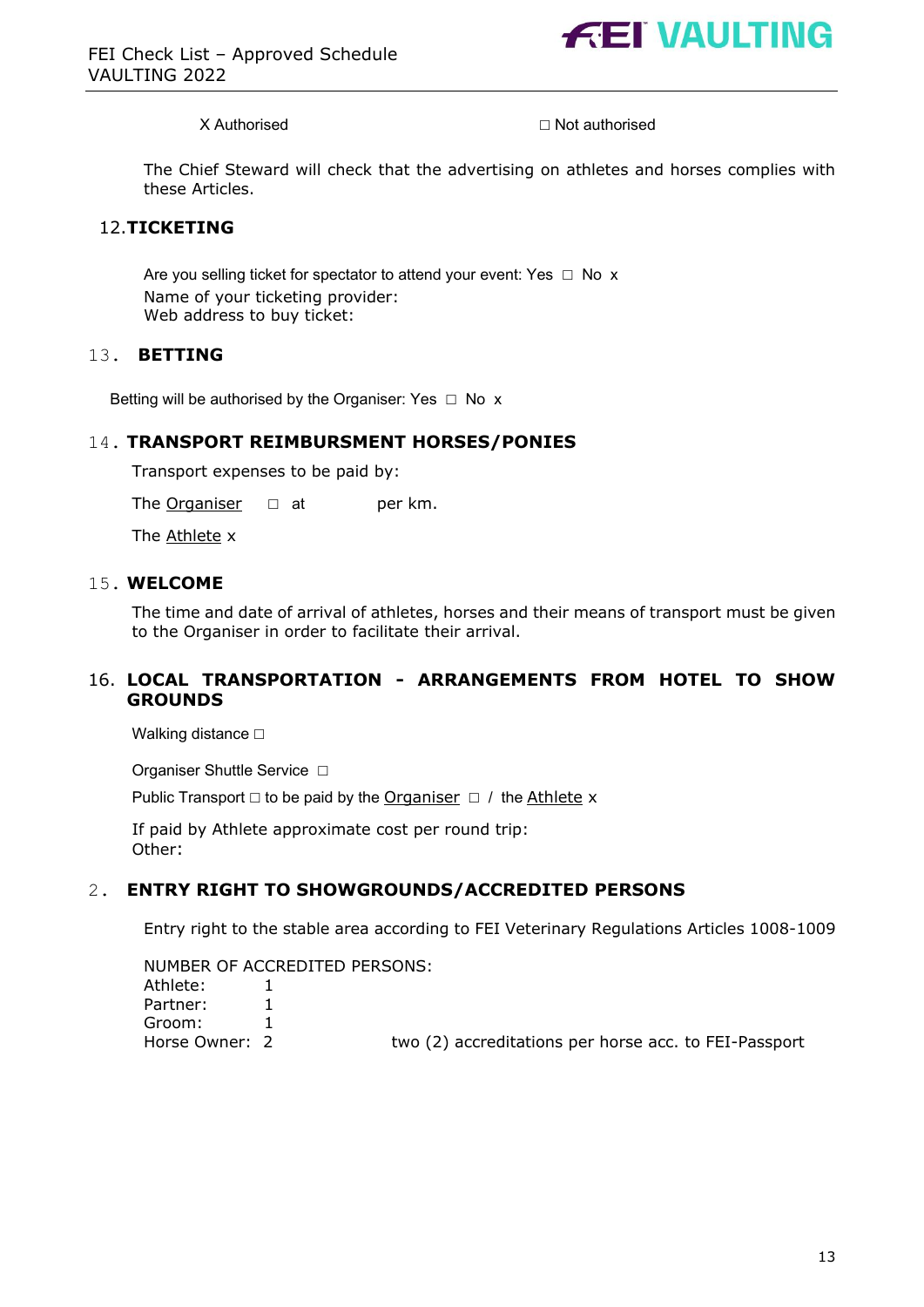# **FEI VAULTING**

# 17. **LORRY / CARAVAN FACILITIES**

Lorry or caravan can be parked close to the stables: Yes  $x \text{ No } \Box$ 

Square for OC to include additional details if necessary

#### 18. **SUSTAINABILITY**

Please consider the environment when organising an FEI Event. Please find useful information on FEI Sustainability here:" http://inside.fei.org/fei/yourrole/organisers/handbook

# **XII. VETERINARY MATTERS**

#### 1. **CUSTOMS FORMALITIES**

| Name:          | <b>TAST HORSES SERVICES</b>     |
|----------------|---------------------------------|
| Address:       | Via Niccolini 06073 CORCIANO PG |
| Telephone:     | +39 0 75 5913921                |
| Email:         | logistica@tasthorses.it         |
| Opening hours: |                                 |

All costs at Athletes charge

#### 19. **HEALTH REQUIREMENTS**

#### **GENERAL**

In accordance with the FEI Code of Conduct for the Welfare of the Horse it is imperative that all Horses at FEI Events are physically fit and free from infectious disease before being allowed to compete.

#### **ENTRY OF HORSES**

**resident in Italy** (DM 02/02/2016) Quarantine period: Specimen Import Licence applied:

Required health tests and vaccinations: **Coggins test compulsory for Horses** 

Square for Organiser to include additional details if necessary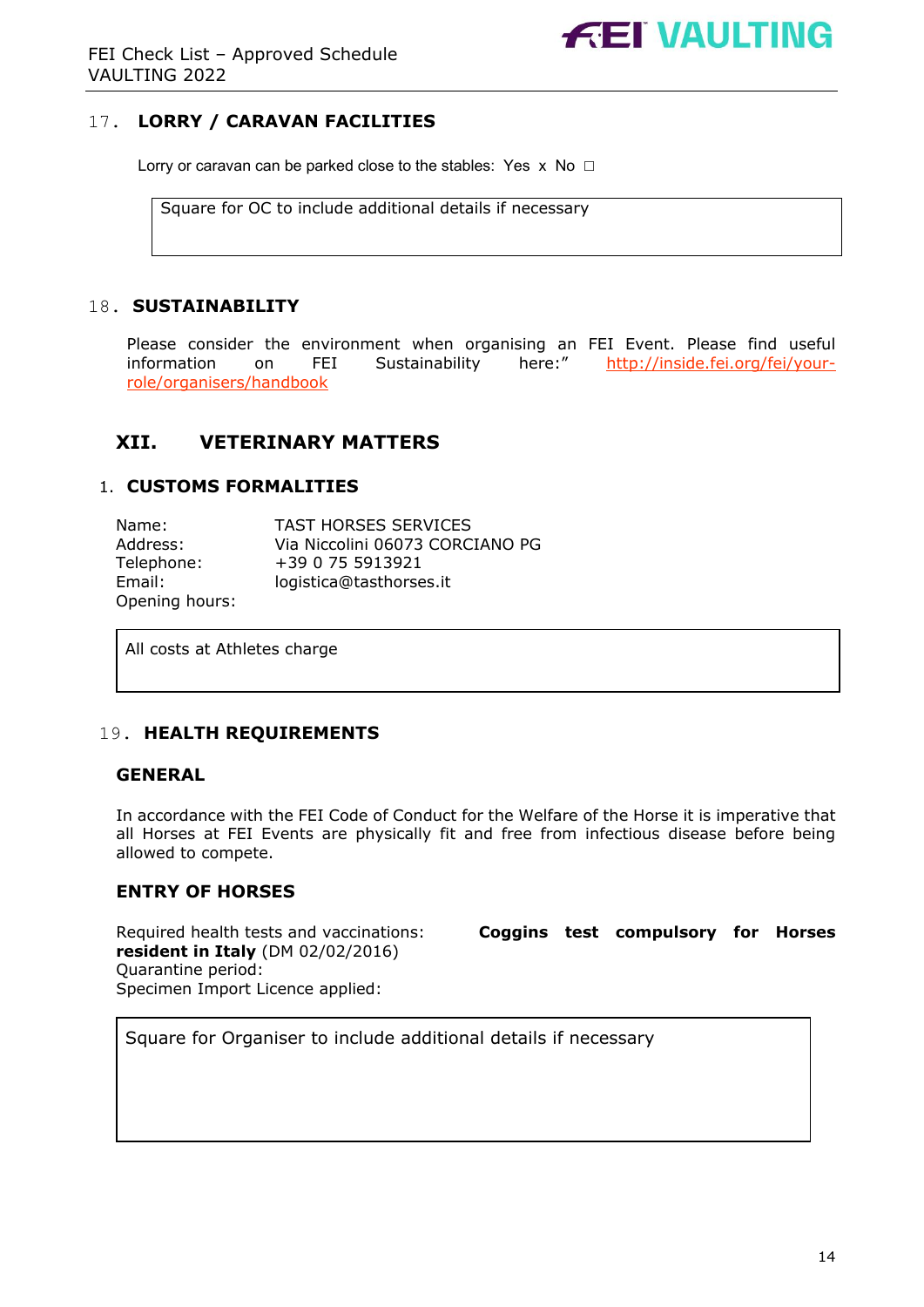

# 20. **NATIONAL REQUIREMENTS**

#### If applicable please provide:

All participating horses must be in possession of:

1) a declaration (with a detailed list) from their own NF stating that the same is temporarily imported into Italy to take part in CVI FOSSALTA DI PORTOGRUARO (official name of the competition, date and address);

2) an ATA form, especially for extra European Countries or in the case the horse will pass through not EU Countries (crossing not communitarian nations) (for further information see: http://www.atacarnet.com/ );

3) official veterinary health certificates on the International Form issued from the official veterinary health authorities of the Country of origin:

a) *for horses from European Countries* see Annex C of Council Directive CE 1990/426 EC (incorporated by DPR 243/94) and subsequent amendment (e.g. Directive CE 1992/260 and Directive 2009/156), please remember that this Annex C still in force only 10 days **AND the addition of the horses in the TRACES system;** 

b) *for horses from NOT European Countries* **see commission implementing regulation (eu) 2018/659** and respective subsequent amendment **(e.g. commission implementing regulation (eu) 2018/1301)**

# 21. **PONIES**

FEI Veterinary Regulations, Chapter IX and Annex IX: For all Pony Events, Ponies must be available for Pony Measurement if requested by the FEI.

#### 22. **INJURY SURVEILLANCE**

FEI Veterinary Regulations, Chapter VIII: Horses participating in FEI Events are subject to injury surveillance protocols; and in the event of fatality, a post mortem examination.

#### 23. **TRANSPORT OF HORSES**

Horses must be fit to travel and be transported in suitable vehicles. Any government requirements for disease testing and control must be requested well in advance, to ensure that the horse is in compliance by the time of arrival at the border of the country where the Event is taking place. Athletes, or their representatives, have the responsibility to comply with national legislation in both their country of origin and the host nation of the Event. Where necessary athletes must contact local government authorities or veterinary advisors for information regarding animal health requirements and transport legislation. Within the European Union (EU), this includes EU Council Regulation (EC) No 1/2005 concerning the protection of animals during transport within the Member States of the EU.

## 24. **VENUE ARRIVAL INFORMATION & FITNESS TO COMPETE**

#### **7.1. PASSPORTS. FEI General Regulations, Art. 137**

#### **For all issues relating to FEI Horse Passports/FEI Recognition Cards please contact your National Federation**

All Horses competing at FEI Events must be registered with the FEI.

FEI Passports or FEI Recognition Cards (for those Horses with a national passport approved by the FEI) are compulsory for FEI Events.

NB: Horses entered in CIMs in their country of residence are not required to have an FEI Passport or FEI Recognition Card but must be properly registered with the FEI and identifiable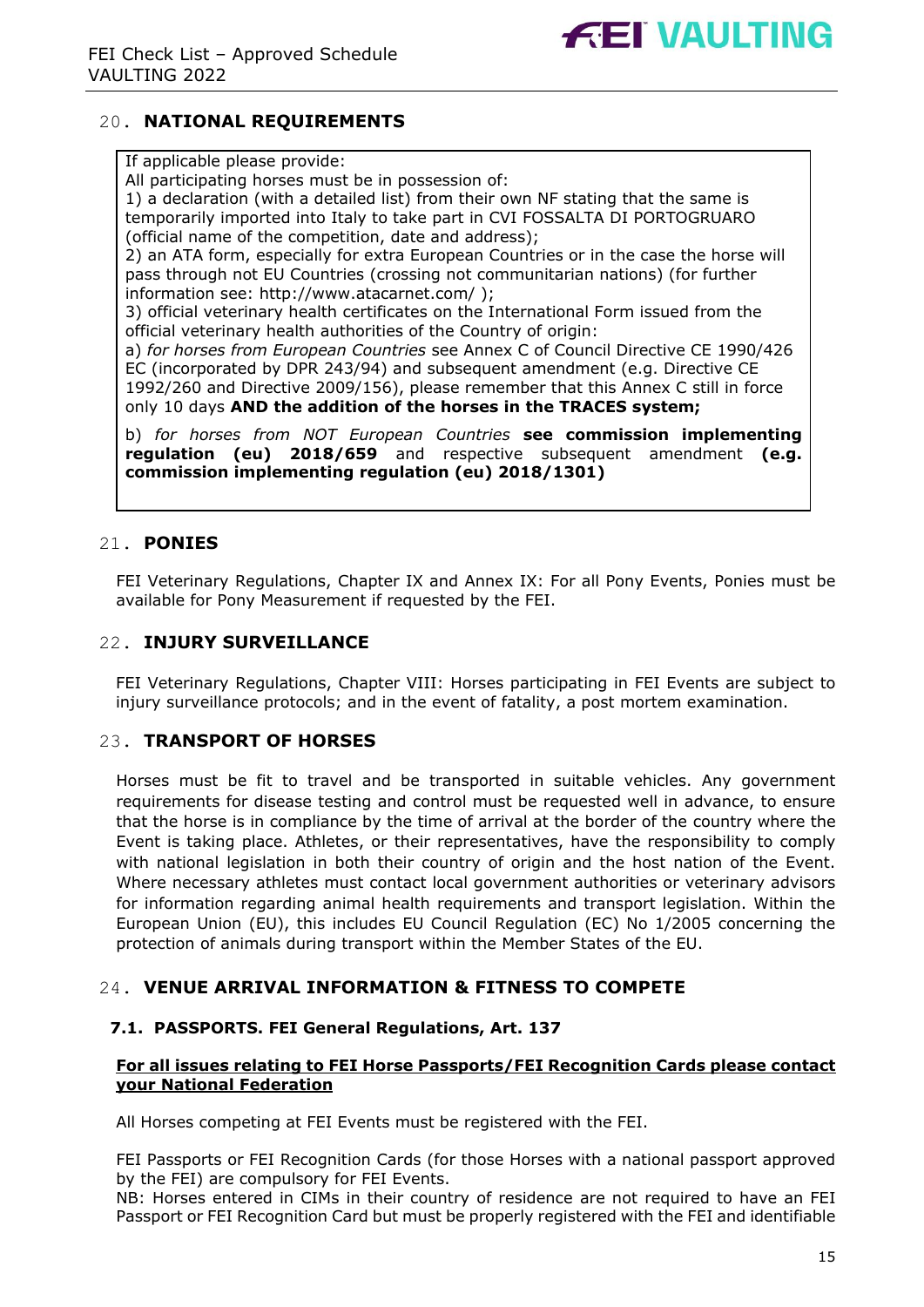(FEI General Regulations, Art. 137.2).

Athletes who do not present a Horse's Passport and/or Recognition Card, or one that is not correctly validated or fail to meet other passport requirements will be **subject to Sanctions in accordance with Annex VI of the FEI Veterinary Regulations** and may not be allowed to compete.

**NB** for Horses permanently resident in a Member State of the European Union: all Horses must have a national EU passport in compliance with EU Regulations to which a FEI Recognition card is applied. The exception to this being Horses in possession of an FEI passport which has been continually revalidated without interruption.

#### **7.2 VACCINATIONS - EQUINE INFLUENZA. FEI Veterinary Regulations, Art. 1003**

Horses competing at FEI Events must comply with the requirements for Equine Influenza vaccination in accordance with the Veterinary Regulations and as summarised below.

| <b>VACCINATION</b>    | <b>PROTOCOL</b>                                                                                                                                                                                                                                       | <b>ELIGIBILITY TO ENTER VENUE</b>                                                                                                                          |
|-----------------------|-------------------------------------------------------------------------------------------------------------------------------------------------------------------------------------------------------------------------------------------------------|------------------------------------------------------------------------------------------------------------------------------------------------------------|
| <b>Primary Course</b> | 1 <sup>st</sup> Vaccination: day 0<br>May compete 7 days after the $2nd$<br>2 <sup>nd</sup> Vaccination: day 21-92<br>Vaccination                                                                                                                     |                                                                                                                                                            |
| <b>First Booster</b>  | Within 7 months of the 2nd<br>May compete for 6 months $+21$<br>days after the 2 <sup>nd</sup> vaccination of the<br>vaccination of the Primary<br><b>Primary Course</b><br>Course<br>Must not compete in the 7 days<br>after receiving a vaccination |                                                                                                                                                            |
| <b>Boosters</b>       | MINIMUM: within one year of<br>previous booster vaccination<br>IF COMPETING: must be in<br>the 6 months $+21$ days of the<br>booster previous vaccination                                                                                             | Must have been vaccinated within 6<br>months $+21$ days before arriving at<br>the Event<br>Must not compete in the 7 days<br>after receiving a vaccination |

All FEI registered Horses intending to compete at FEI Events (including CIMs) must be vaccinated against Equine Influenza in accordance with these VRs. The exception being if the applicable domestic legislation prevents the use of Equine Influenza vaccines within the relevant territory.

#### **7.3 EXAMINATION ON ARRIVAL. FEI Veterinary Regulations, Art. 1031**

On arrival at an Event venue, all Horses must undergo an examination by a veterinarian to confirm their identification from their passport and micro-chip ID (where present), their vaccination status and general health. To protect all horses attending events, any Horse with a questionable health status concerning vaccination, disease or other concerns, must be stabled within the isolation facilities provided by the Organising Committee pending a decision on entering the venue. PRs must fulfil the Horse Health Requirements via the FEI HorseApp in advance of the event which will be checked at the Examination on Arrival.

#### **7.4. HORSE INSPECTIONS. FEI Veterinary Regulations, Art. 1034-1042**

All Horses will be assessed for their fitness to compete during the Horse Inspection. Any Horse demonstrating questionable fitness may be referred to the Holding Box for further veterinary examination. Horses not deemed fit to compete by the Inspection Panel will not be permitted to compete.

#### **7.5. LIMB SENSITIVITY EXAMINATION. FEI Veterinary Regulations, Art. 1048- 1053 and Annex VIII**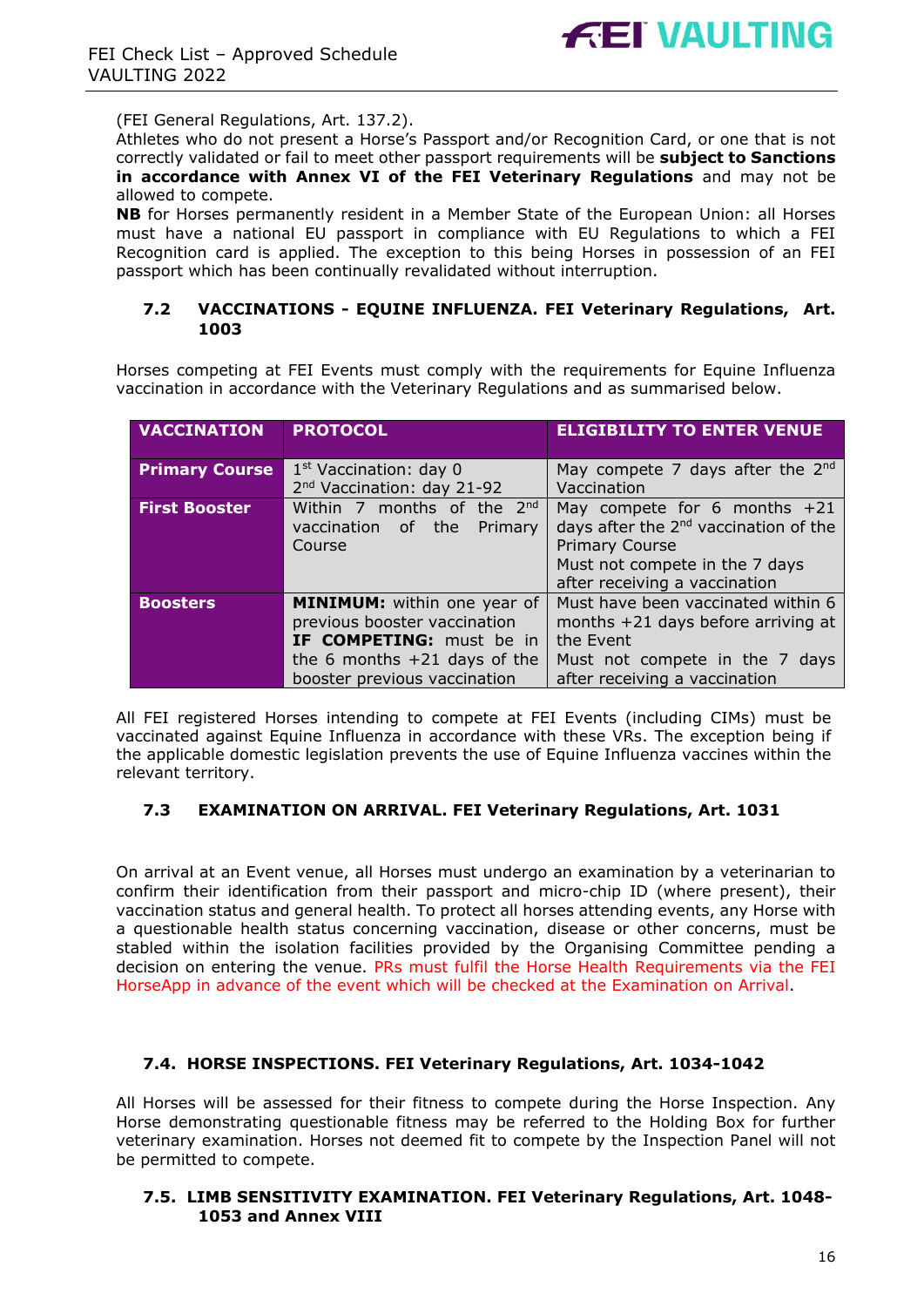

All Horses are subject to examination under the protocol for abnormal limb sensitivity throughout the period of an Event. For Jumping that includes, but is not limited to, between rounds and before the Jump Off. For Endurance that includes, but is not limited to, pre-ride, during the ride and after the ride. Horses may be examined once or on multiple occasions during the Period of an Event. Horses may be selected for examination under the protocol randomly or they may be targeted. All Horses selected to be tested must submit promptly to the examination or are subject to immediate disqualification. There is no obligation to examine any specific number of Horses at an Event.

#### 25. **EQUINE ANTI-DOPING AND CONTROLLED MEDICATION PROGRAMME (EADCMP). FEI Regulations, Chapter VII**

#### **8.1. SAMPLING. FEI VETERINARY REGULATIONS, Chapter VII**

All horses competing at FEI Events may be subject to sampling for the presence of Prohibited Substances in accordance with the Anti-Doping and Controlled Medication Regulations (EADCMRs). Horses may be selected for sampling in accordance with obligatory testing, targeted or random sampling procedures. Refer to FEI Financial Charges for details of fees relating to Equine and Human Anti-Doping program (EADCMP), which OCs/NFs have the right to charge to the athlete (applicable for all FEI events worldwide).

#### **25.2. ELECTIVE TESTING. FEI VETERINARY REGULATIONS ARTICLE 1058**

Elective Testing may be carried out prior to an Event to check for the presence of Prohibited Substances. Please refer to https://inside.fei.org/fei/cleansport/horses for information and details.

# **XIII. HUMAN ANTI-DOPING**

Athletes can be tested at any FEI Event, by the FEI or by other Anti-Doping Organisations with Testing jurisdiction. Organisers will have the responsibility to provide facilities and staff/volunteers to facilitate such Testing if requested by the FEI as outlined in article 22.3 of the FEIs' Anti-doping Rules for Human Athletes (ADRHA).

The ADRHA rules are published on the FEI's website at http://inside.fei.org/content/antidoping-rules

# **XIV. ADDITIONAL INFORMATION**

## **1. The FEI Policy for Enhanced Competition Safety during the Covid-19 Pandemic**

The FEI Policy for Enhanced Competition Safety during the Covid-19 Pandemic ("Policy") (https://inside.fei.org/fei/covid-19/return-to-play/policy-tools) is mandatory and applies for any FEI Event taking place **as of 1 July 2020**. The Policy has been developed based on currently accepted best practices by the WHO and US Center for Disease Control (CDC) and will be continually reviewed and updated as more information becomes available. It is not intended to replace the applicable guidance and policies from domestic government and health authorities, but to supplement their recommendations with sport specific considerations.

The OC shall submit the risk assessment and mitigation plan (including name and contact details of the person in charge) to the FEI as an annex to the Event Schedule, **at the latest ten (10) working days before the event's deadline for Definite Entries**.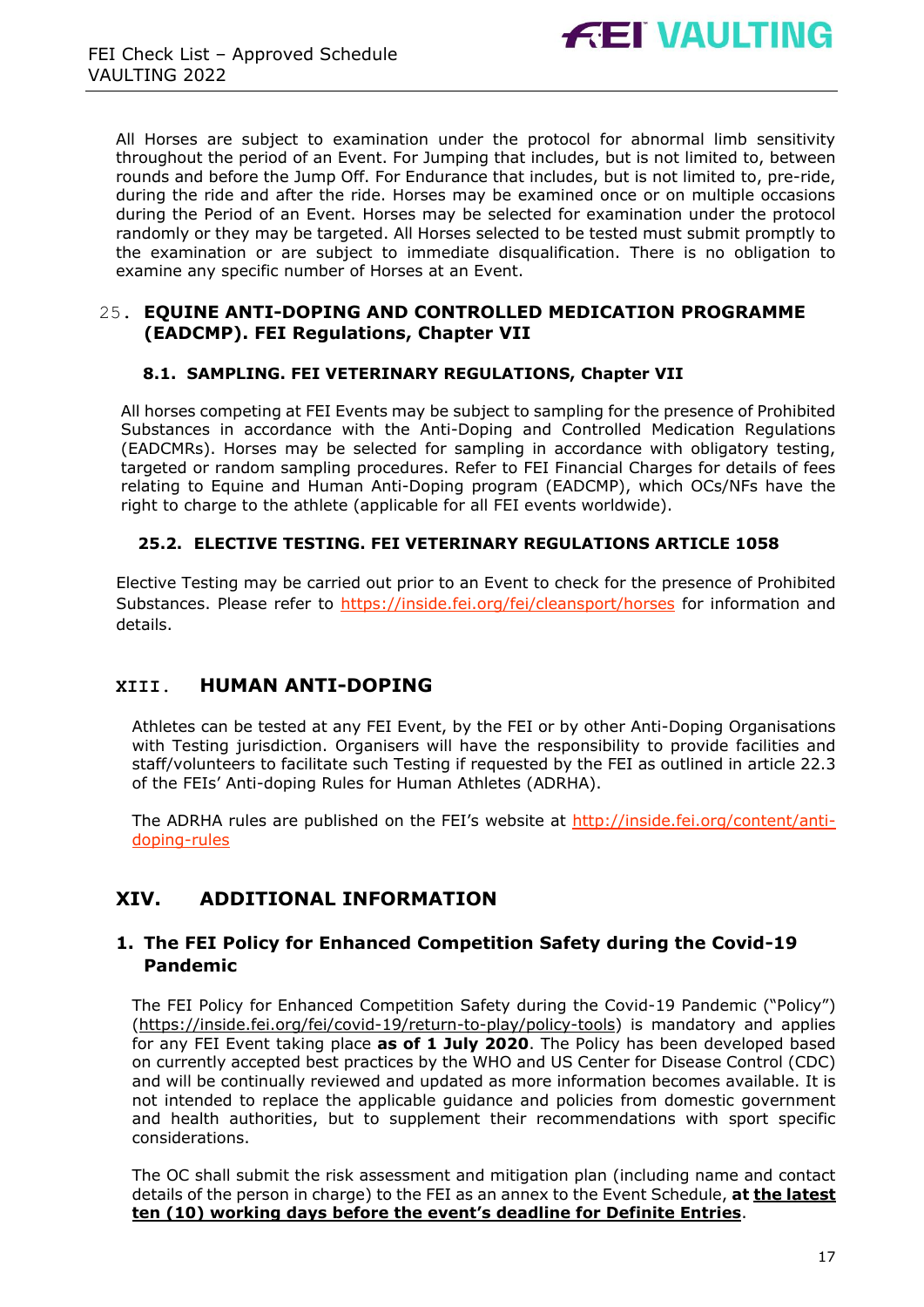Events for which the FEI has not received the documented risk assessment and mitigation measures plan in accordance with article 2.1.g) of the Policy **will be removed from the FEI calendar** in accordance with Article 112.3 of the FEI General Regulations.

#### **ASSUMPTION OF RISK / WAIVER OF LIABILITY**

In consideration of being allowed to participate in the Event and related activities, all Participants (as defined in the Policy) acknowledge, appreciate, and agree that:

- 1. Participation includes possible exposure to and illness from infectious diseases including but not limited to COVID-19. While particular rules and personal discipline may reduce this risk, the risk of serious illness and death does exist; and,
- 2. The Participants knowingly and freely assume all such risks, both known and unknown, even if arising from the negligence of the OC or others, and assume full responsibility for their participation; and,
- 3. The Participants willingly agree to comply with the stated and customary terms and conditions for participation as regards protection against infectious diseases. If, however, a Participant observes any unusual or significant hazard during his/her presence or participation, the Participant will remove himself/herself from participation and bring such to the attention of the nearest official immediately; and,
- 4. The Participants, for themselves and on behalf of their heirs, assigns, personal representatives and next of kin, HEREBY RELEASE AND HOLD HARMLESS THE OC AND THE FEI, their officers, officials, agents, and/or employees, other participants, sponsoring agencies, sponsors, advertisers, and if applicable, owners and lessors of premises used to conduct the event ("RELEASEES"), WITH RESPECT TO ANY AND ALL ILLNESS, DISABILITY, DEATH, or loss or damage to person or property, WHETHER ARISING FROM THE NEGLIGENCE OF RELEASEES OR OTHERWISE, to the fullest extent permitted by law.

The Participants confirm to have read this release of liability and assumption of risk agreement, fully understand its terms, understand that they have given up substantial rights.

#### 2. **INSURANCES AND NATIONAL REQUIREMENTS**

Equestrian sports involve inherent dangerous risks. To the greatest extent permitted by law, the FEI and the FEI Event Organiser shall NOT be liable for any damages relating to loss of property or injury of any kind to Athletes, Owners, Support Personnel or Horses at or in connection with an FEI Event and the FEI expressly excludes all such liability.

#### **2.1. ATHLETES, OWNERS AND SUPPORT PERSONNEL**

#### **2.1.1. Personal Accident and Health Insurance**

It is your responsibility as an Athlete/Owner/ Support Personnel to ensure that you have adequate personal accident insurance in place to cover your participation at FEI Events and in particular to insure against any personal injury or medical expenses arising from an accident, injury or illness which may occur at a FEI Event.

You should check with your National Federation to confirm if your National Federation's insurance policy (if any) covers personal accidents and/or illnesses which may occur when you are attending at/participating in FEI Events.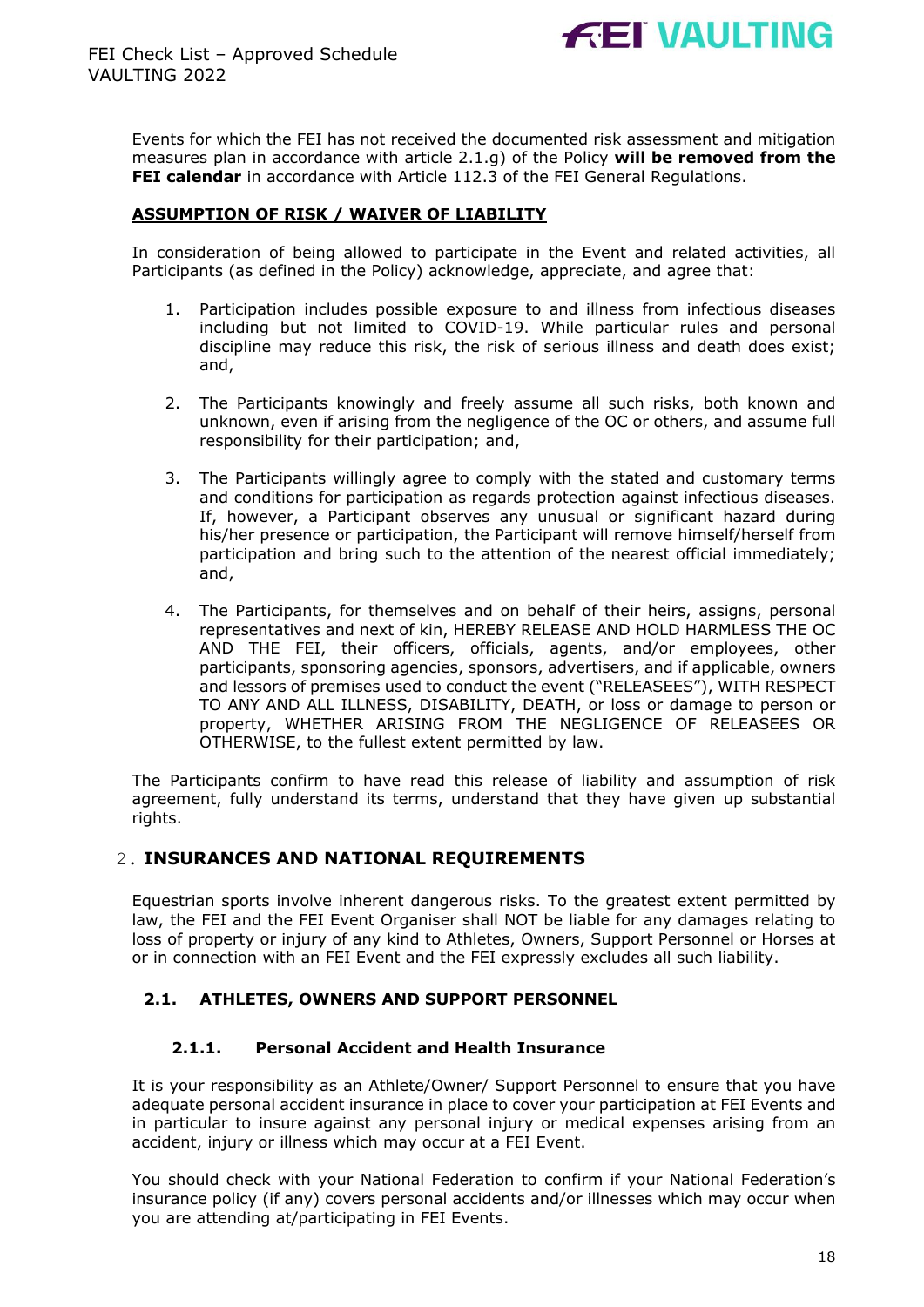

If your National Federation does not have a personal accident/health insurance policy or if the National Federation's insurance policy does not cover personal accident or health claims, then you should obtain your own personal accident and health insurance policy to cover your attendance/participation at FEI Events.

#### **2.1.2. Personal Property Insurance**

You should also ensure that you are insured against property loss, theft or damage which may occur at an FEI Event.

Again, the advice is to check with your National Federation to confirm if they have an insurance policy in place which would cover you in case of such property loss, theft or damage. If not, then you should obtain your own personal property insurance to cover such situations.

#### **2.1.3. Press Equipment**

Press equipment and other items left in the Press workroom, Press lockers, the Press Tribune or anywhere on the showgrounds are left entirely at the owner's risk. The Organising Committee does not accept any responsibility for any loss or damage to such equipment or items. Members of the Press are advised not to leave any equipment or personal items unattended.

#### **2.2. ATHLETES AND OWNERS**

#### **2.2.1. Third Party Liability Insurance**

As an Athlete/Owner you are personally responsible for damages to third parties caused by you, your employees, Support Personnel, your agents or your Horses. You are, therefore, strongly advised to take out third-party liability insurance providing full coverage in relation to FEI Events at home and abroad, and to keep the policy up to date.

The FEI and the Organiser will NOT be responsible for any damage caused to third parties by you, your employees, Support Personnel, your agents or your Horses.

#### **2.2.3. Additional Liability Information**

Square for OC to include reference to National Laws when necessary

#### **2.2.4. Horse Insurance**

As an Owner you should ensure that your Horses are adequately insured against any injuries or illnesses they may sustain while participating at a FEI Event.

Square for OC's to include reference to National Laws when necessary

#### 3. **PROTESTS/APPEALS**

To be valid, all Protests and Appeals must be made in writing and accompanied by a deposit of CHF 150.- or equivalent. Protest and appeal forms are available on the FEI website. Protests: http://inside.fei.org/sites/default/files/FEI%20Protest%20Form.pdf Appeals: http://inside.fei.org/sites/default/files/FEI%20Appeal%20Form.pdf

#### 4. **DISPUTES**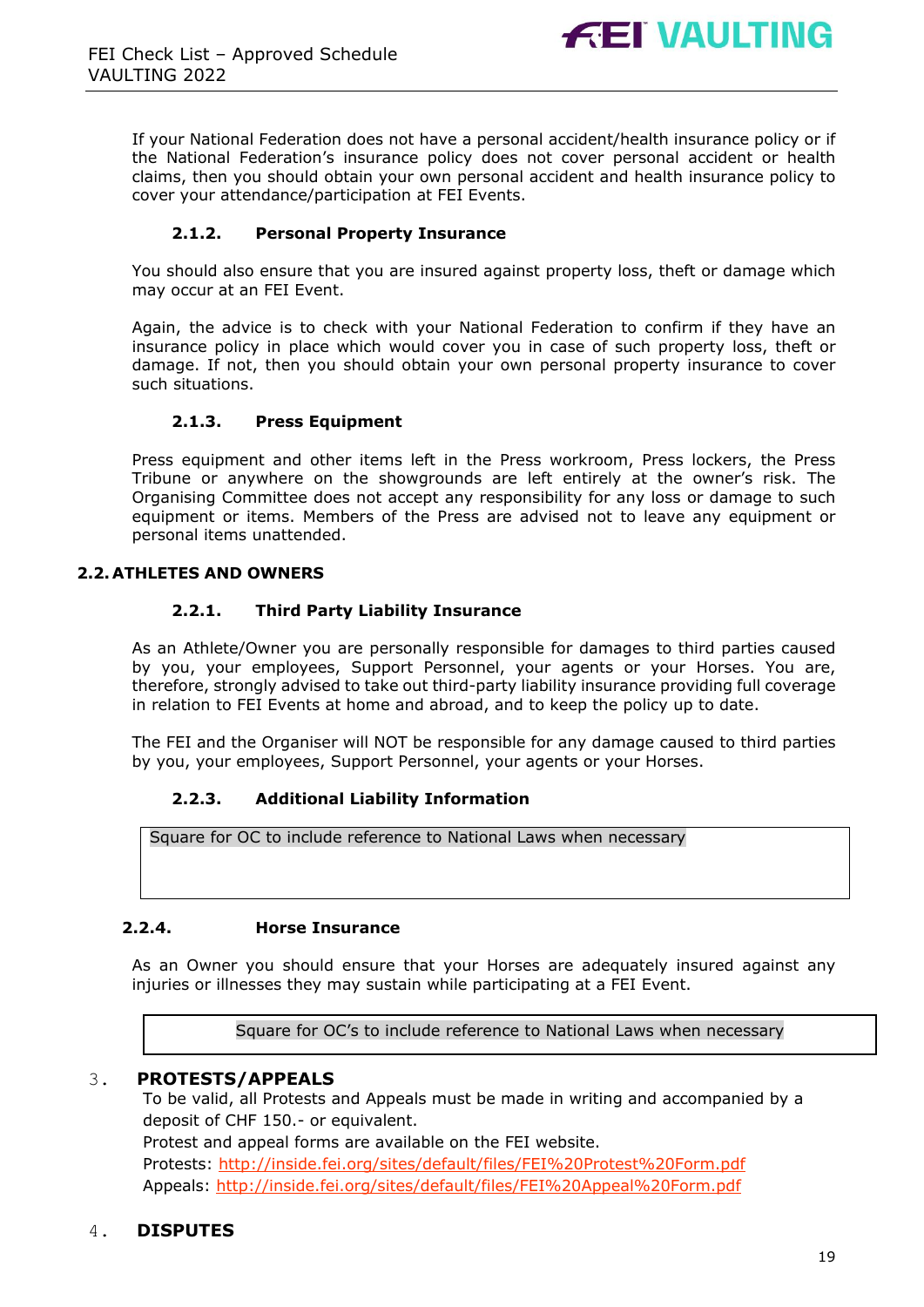

In the event of any discussion concerning the interpretation of the schedule (in translated languages), the English version will be decisive.

#### 5. **MODIFICATION TO SCHEDULE**

In exceptional circumstances, together with the approval of Chefs d'Equipe, host NF delegate, if any, and Ground Jury, the Organiser may change the schedule in order to clarify any matter arising from an omission or due to unforeseen circumstances. Any such changes must be notified to all athletes and officials as soon as possible and they must be reported to the FEI Secretary General by the Foreign Judge.

#### 6. **ADDITIONAL INFORMATION FROM THE ORGANISER**

#### **FEI PASSPORT**

**CVI 1\*/2\*/CVIJ/CVICh: not compulsory for horses in their country of residence - compulsory for horses from invited Nations. CVI 3\*: FEI passport compulsory**

#### **Age of Athletes and Horses according to the Event's Category Article 702 & 717:**

| <b>Senior Classes</b>         | <b>Minimum Age for Vaulters</b>         |  |
|-------------------------------|-----------------------------------------|--|
| <b>Individual Competition</b> | From 16                                 |  |
| Pas-de-Deux Competition       | From 16                                 |  |
| Squad Competition             | No limit                                |  |
| <b>Young Vaulter</b>          | <b>Minimum/Maximum Age for Vaulters</b> |  |
| <b>Individual Competition</b> | $16 - 21$                               |  |
| <b>Junior Classes</b>         | <b>Minimum/Maximum Age for Vaulters</b> |  |
| Individual Competition        | 14 - 18                                 |  |
| Pas-de-Deux Competition       | 14 - 18                                 |  |
| <b>Squad Competition</b>      | Until 18                                |  |
| <b>Children Classes</b>       | <b>Minimum/Maximum Age for Vaulters</b> |  |
| Individual Competition        | $12 - 14$                               |  |

| <b>Horses</b> | <b>Minimum Age</b> |
|---------------|--------------------|
| All Classes   | years old or over  |

## 6. **PRIZE MONEY DISTRIBUTION (See Art. 127, 128)**

#### **IMPORTANT**

#### **The total amount of prize money shown for each Competition in the schedule must be distributed. (FEI General Regulations articles 127, 128)**

The value of the  $1^{st}$  prize must not exceed  $1/3$  of the total prize money distributed for the competition. The minimum number of prizes offered for each competition must be allocated on the basis of one prize for every commenced four Athletes, with a minimum of five prizes.

#### **DEDUCTIONS FROM PRIZE MONEY AT COMPETITIONS**

Full details of any deductions from prize money should be outlined in the schedule. This includes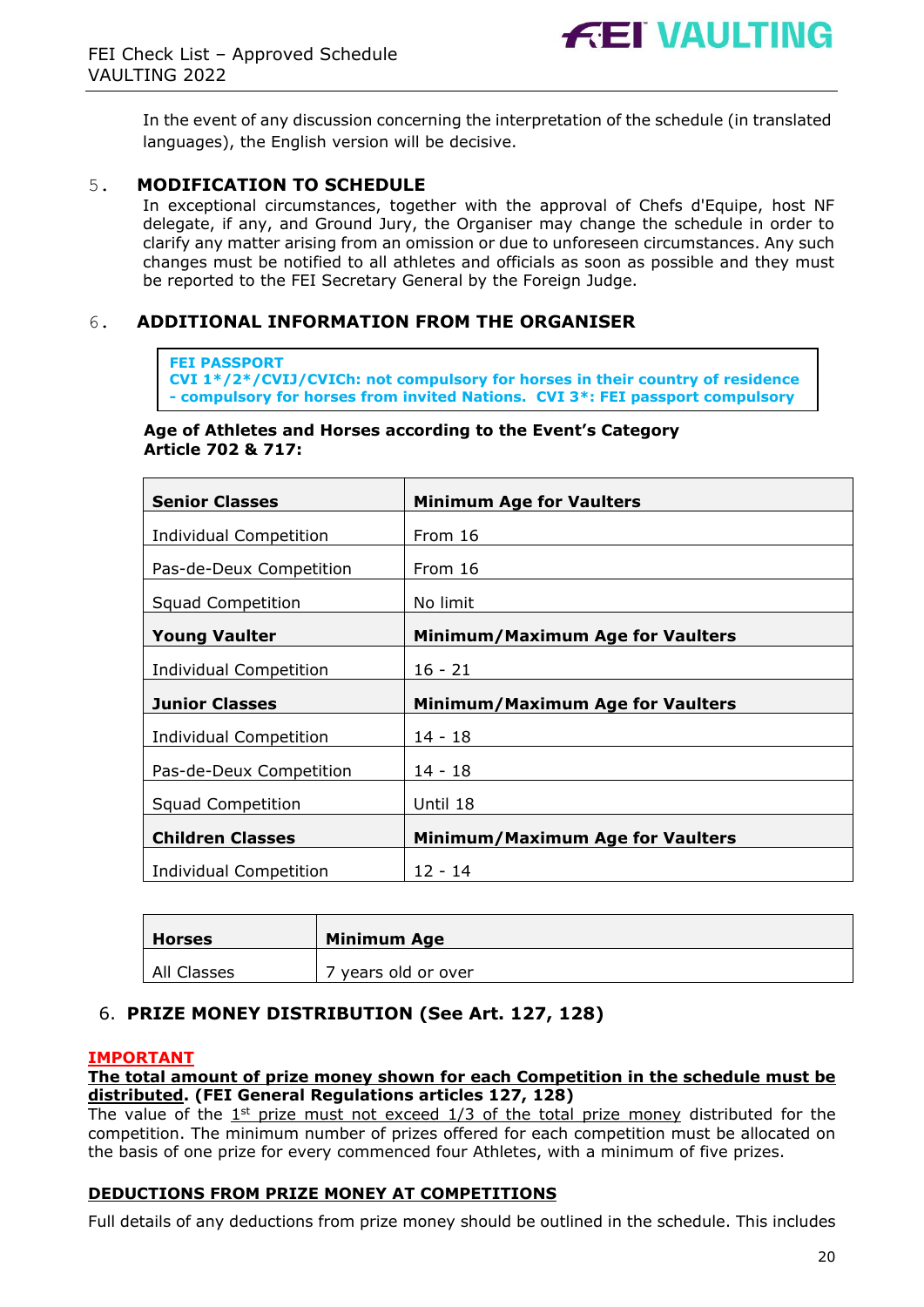

government taxes. If it is necessary for OCs to deduct such taxes, they should provide participants with an official form indicating the amount of tax deducted upon application.

#### **The tax form must be provided to the athletes upon arrival and returned to the Organiser prior to departing.**

Square for OC's to include details if necessary